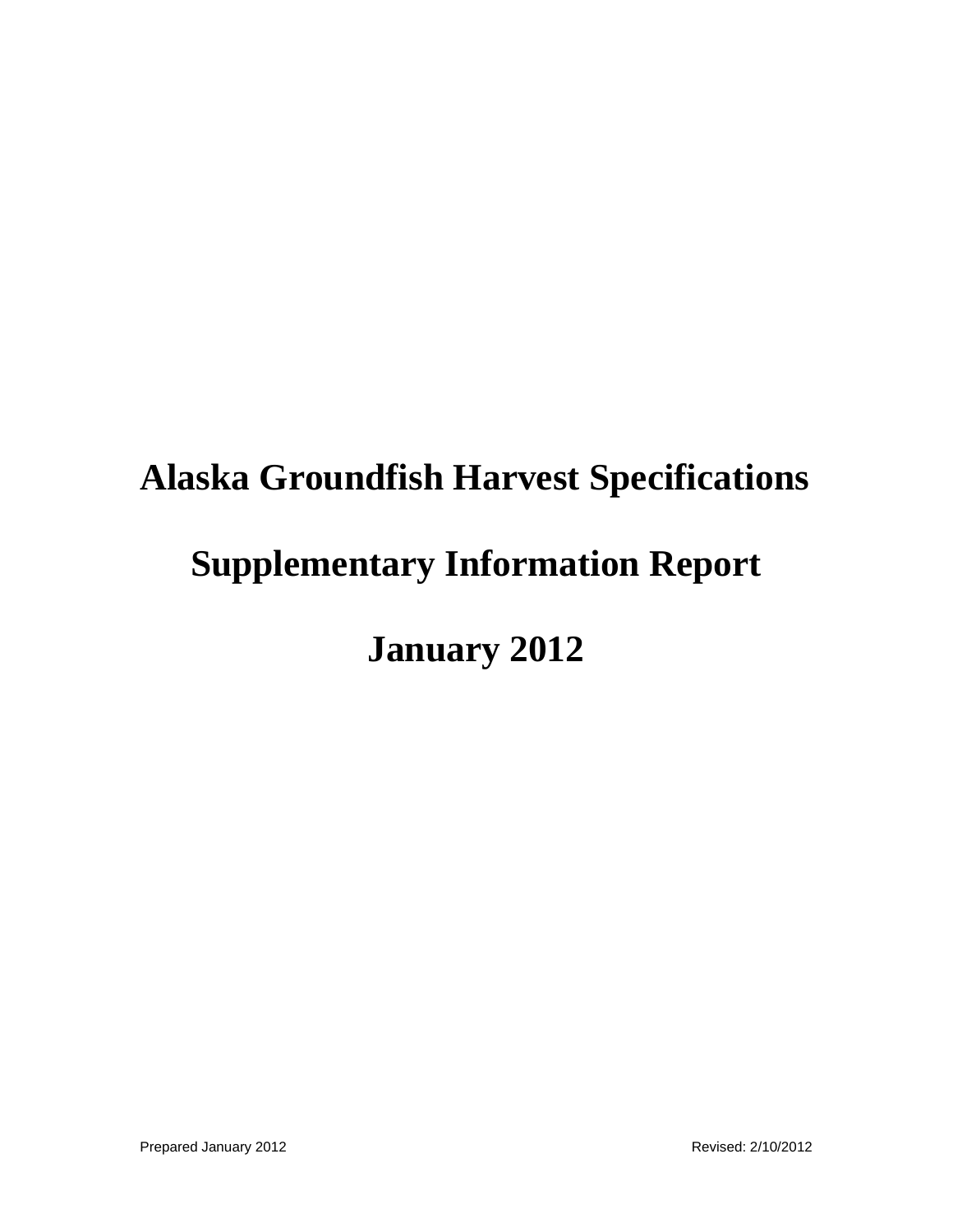# **Contents**

|             | Alaska Groundfish Harvest Specifications Environmental Impact Statement  1 |                                                                                     |    |  |  |
|-------------|----------------------------------------------------------------------------|-------------------------------------------------------------------------------------|----|--|--|
| 2           |                                                                            |                                                                                     |    |  |  |
| 3           |                                                                            |                                                                                     |    |  |  |
| 4           |                                                                            |                                                                                     |    |  |  |
| 5           |                                                                            |                                                                                     |    |  |  |
| 5.1         |                                                                            |                                                                                     |    |  |  |
|             | 5.1.1                                                                      |                                                                                     |    |  |  |
|             | 5.1.2                                                                      |                                                                                     |    |  |  |
|             | 5.1.3                                                                      |                                                                                     |    |  |  |
|             | 5.1.4                                                                      |                                                                                     |    |  |  |
|             | 5.1.5                                                                      |                                                                                     |    |  |  |
|             | 5.1.6                                                                      |                                                                                     |    |  |  |
|             |                                                                            |                                                                                     |    |  |  |
|             | 5.2.1                                                                      |                                                                                     |    |  |  |
|             | 5.2.2                                                                      |                                                                                     |    |  |  |
|             | 5.3                                                                        |                                                                                     |    |  |  |
| 5.4         |                                                                            | Actions by other federal, state, and international agencies and private actions. 21 |    |  |  |
| 6           |                                                                            |                                                                                     | 22 |  |  |
|             |                                                                            |                                                                                     |    |  |  |
|             |                                                                            | Appendix A: BSAI Stock Assessment and Fishery Evaluation (SAFE) Reports 24          |    |  |  |
| Appendix B: |                                                                            | GOA Stock Assessment and Fishery Evaluation (SAFE) Reports 24                       |    |  |  |
| Appendix C: |                                                                            |                                                                                     |    |  |  |
| Appendix D: |                                                                            |                                                                                     |    |  |  |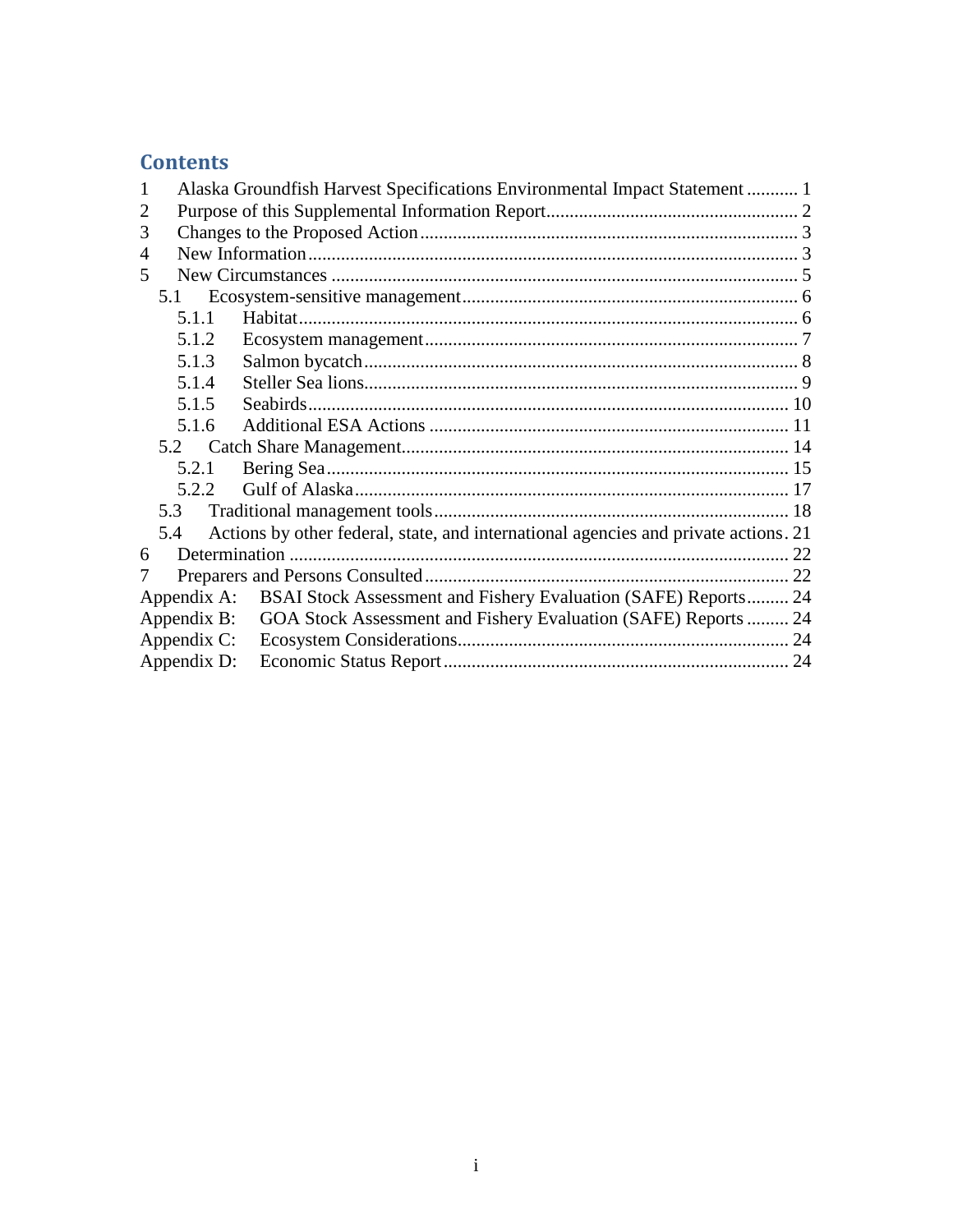# <span id="page-2-0"></span>1 Alaska Groundfish Harvest Specifications Environmental Impact **Statement**

The groundfish fisheries in federal waters off Alaska are managed under the Fishery Management Plan for Groundfish of the Bering Sea and Aleutian Islands Management Area (BSAI FMP) and the Fishery Management Plan for Groundfish of the Gulf of Alaska (GOA FMP). In the Gulf of Alaska (GOA) and Bering Sea and Aleutian Islands (BSAI), groundfish harvests are managed subject to annual limits on the amounts of each species of fish, or of each group of species, that may be taken. The annual limits are referred to as "harvest specifications," and the process of establishing them is referred to as the "harvest specifications process." The U.S. Secretary of Commerce approves the harvest specifications based on the recommendations of the North Pacific Fishery Management Council (Council).

The National Marine Fisheries Service (NMFS) prepared the Alaska Groundfish Harvest Specifications Final Environmental Impact Statement (Harvest Specifications  $EIS$ )<sup>[1](#page-2-1)</sup> in January 2007 for the harvest strategy used to set the annual harvest specifications. The Harvest Specifications EIS examines alternative harvest strategies for the federally managed groundfish fisheries in the GOA and the BSAI management areas that comply with federal regulations, the FMPs, and the Magnuson-Stevens Fishery Conservation and Management Act (Magnuson-Stevens Act). The Harvest Specifications EIS provides decision-makers and the public with an evaluation of the environmental, social, and economic effects of alternative harvest strategies. The preferred alternative established a harvest strategy for the BSAI and GOA groundfish fisheries necessary for the management of the groundfish fisheries and the conservation of marine resources, as required by the Magnuson-Stevens Act and as described in the management policy, goals, and objectives in the FMPs.

The harvest strategy prescribes setting total allowable catches (TACs) for groundfish species and species groups through the Council's harvest specifications process. Annually, the harvest strategy is applied to the best available scientific information to derive annual harvest specifications, which include TACs and prohibited species catch (PSC) limits. The Council's Groundfish Plan Teams and Scientific and Statistical Committee use stock assessments to calculate biomass, overfishing levels, and acceptable biological catch (ABCs) limits for each species or species group for specified management areas. Overfishing levels and ABCs provide the foundation for the Council and NMFS to develop the TACs. Overfishing levels and ABC amounts reflect fishery science, applied in light of the requirements of the FMPs. The TACs recommended by the Council are either at or below the ABCs. The sum of the TACs for each area is constrained by the optimum yield established for that area.

<span id="page-2-1"></span> $\overline{a}$ <sup>1</sup> National Marine Fisheries Service, Department of Commerce (Jan. 2007), Alaska Groundfish Harvest Specifications Final Environmental Impact Statement. http://alaskafisheries.noaa.gov/analyses/specs/eis/final.pdf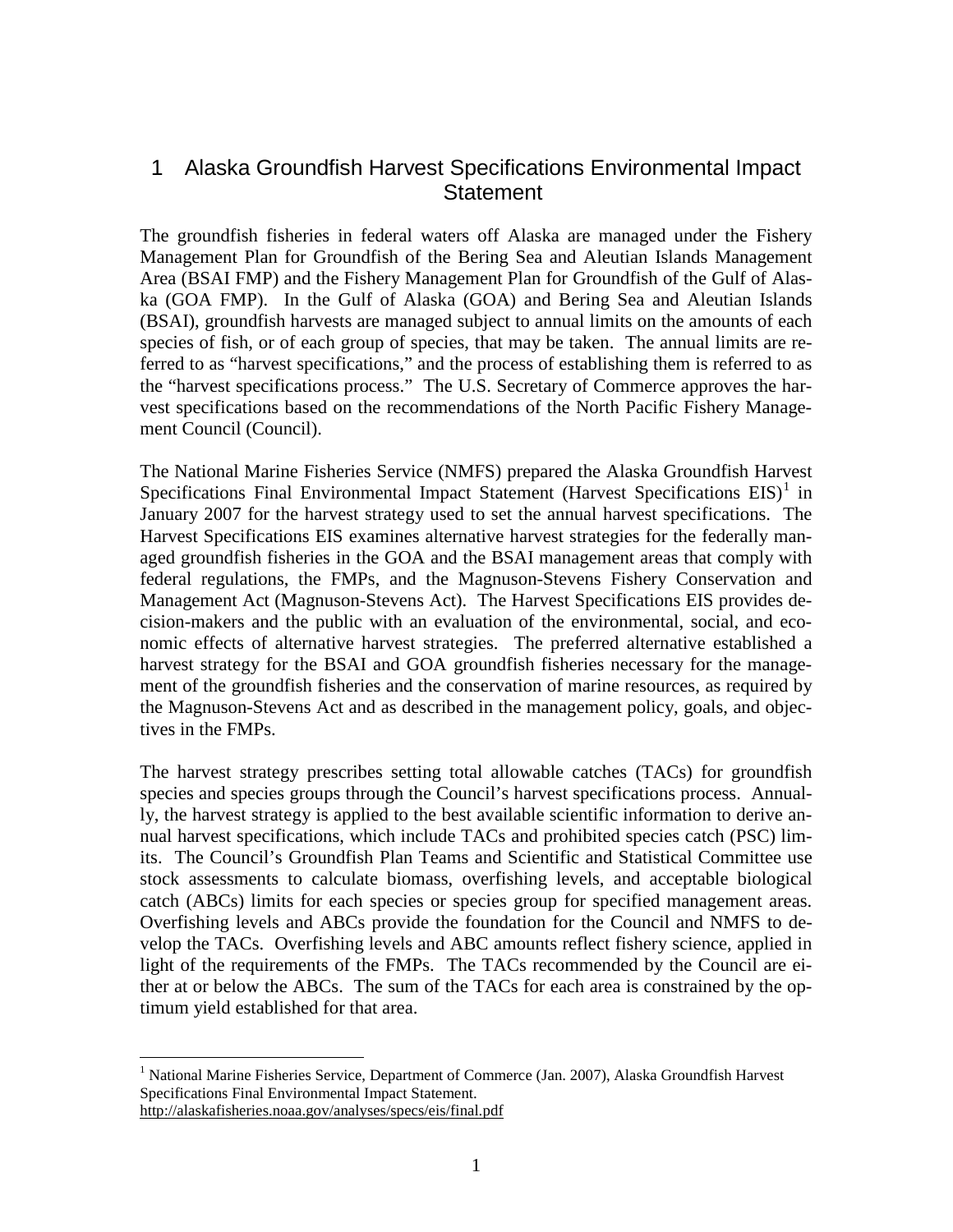The harvest strategy provides for orderly and controlled commercial fishing for groundfish (including Community Development Quota [CDQ] fishing); promotes sustainable incomes to the fishing, fish processing, and support industries; supports sustainable fishing communities; and provides a steady supply of fish products to consumers. The harvest strategy balances groundfish harvest in the fishing year with ecosystem needs such as non-target fish stocks, marine mammals, seabirds, and habitat.

# 2 Purpose of this Supplementary Information Report

<span id="page-3-0"></span>This supplementary information report evaluates the need to prepare a Supplemental EIS (SEIS) for the 2012/2013 groundfish harvest specifications. This supplementary information report also provides information to preliminarily determine whether an SEIS may be necessary for the 2013/2014 groundfish harvest specifications. An SEIS should be prepared if –

- 1. the agency makes substantial changes in the proposed action that are relevant to environmental concerns, or
- 2. significant new circumstances or information exist relevant to environmental concerns and bearing on the proposed action or its impacts  $(40 \text{ CFR } 1502.9(c)(1))$ .

This report analyzes the information contained in the Council's 2011 Stock Assessment and Fishery Evaluation (SAFE) reports and information available to NMFS and the Council to determine whether an SEIS should be prepared. Appendices A and B contain the websites for the SAFE reports, which represent the best available scientific information for the harvest specifications. Appendix C contains the website for the ecosystem considerations report for the SAFE reports. Appendix D contains the website for the economic status report for the SAFE reports.

Not every change requires an SEIS; only those changes that cause effects which are sig-nificantly different from those already studied require supplementary consideration.<sup>[2](#page-3-1)</sup> The Supreme Court explained that "an agency need not supplement an EIS every time new information comes to light after the EIS is finalized. To require otherwise would render agency decision-making intractable."<sup>[3](#page-3-2)</sup> On the other hand, if a subsequent related federal action occurs, and new information indicates that that subsequent action will affect the quality of the human environment in a significant manner or to a significant extent not already considered, an SEIS must be prepared.<sup>[4](#page-3-3)</sup>

The following three sections discuss each of the considerations for an SEIS: changes to the action, new information, and new circumstances.

<span id="page-3-1"></span><sup>&</sup>lt;sup>2</sup> See Davis v. Latschar, 202 F.3d 359, 369 (D.C. Cir. 2000).

<span id="page-3-2"></span><sup>&</sup>lt;sup>2</sup> See *Davis v. Latischar, 202 F. 102 E.17, 202* (2000). 3 See *Marsh v. Oregon Natural Resources Council*, 490 U.S. 360, 373 (1989). 4 See *Marsh*, 490 U.S. at 374.

<span id="page-3-3"></span>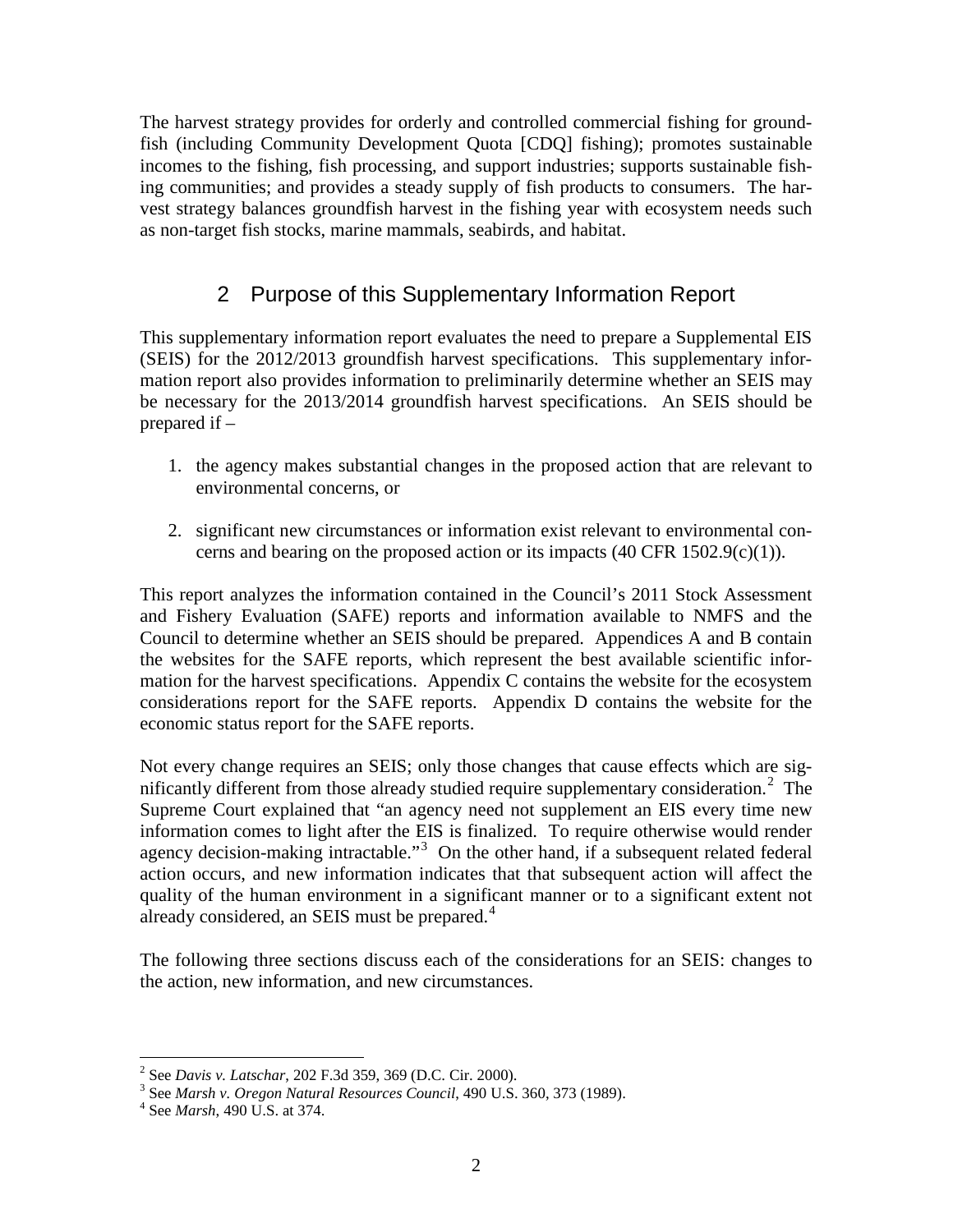## 3 Changes to the Proposed Action

<span id="page-4-0"></span>The 2012/2013 harvest specifications do not constitute a change in the proposed action. The proposed action was a harvest strategy that provides for the annual determination of the harvest specifications based on information developed through the harvest specifications process. The 2012/2013 harvest specifications are consistent with the preferred alternative harvest strategy analyzed in the Harvest Specifications EIS because they were set through the harvest specifications process, are within the optimum yield established for the BSAI or GOA, and do not exceed the ABC for any single species or species group. The harvest specification process and the environmental consequences of the selected harvest strategy are fully described in the Harvest Specifications EIS.

The proposed 2012/2013 harvest specifications for the GOA and BSAI were published in the *Federal Register* on December 22, 2011 (76 FR 79620) and December 27, 2011 (76 FR 80782), respectively. The Council took final action to recommend final harvest specifications at its December 2011 meeting. NMFS is scheduled to publish the *Federal Register* notice announcing the final harvest specifications in mid-February 2012.

# 4 New Information

<span id="page-4-1"></span>The second part of the inquiry to determine whether an SEIS is required involves a twostep process. First, one must identify new information or circumstances. Second, one must analyze whether these are significant to the analysis of the proposed action and relevant to environmental concerns and bearing on the proposed action or its impacts. The primary sources of new information directly related to the action and its impacts are the 2011 BSAI and GOA SAFE reports, which include NMFS's annual Eastern Bering Sea trawl survey results along with other resource surveys, information on previous fishery performance, and subsequent stock assessments. NMFS's Guidelines for Fishery Management Plans require that a SAFE report be prepared and reviewed annually for each FMP. The FMPs require that a draft of the SAFE report be produced each year in time for the December Council meeting.

The SAFE reports provide information to the Council for determining annual harvest levels from each stock. The SAFE reports (1) summarize the best available scientific information concerning the past, present, and possible future condition of the stocks, marine ecosystems, and fisheries that are managed under federal regulation; (2) document significant trends or changes in the resource, marine ecosystems, and the fishery over time; and (3) assess the relative success of existing State of Alaska and federal fishery management programs.

The SAFE reports are published in three sections: "Stock Assessment," which comprises the bulk of the document; "Economic Status of Groundfish Fisheries off Alaska;" and "Ecosystem Considerations." The websites for these documents are provided in Appendices A, B, C, and D.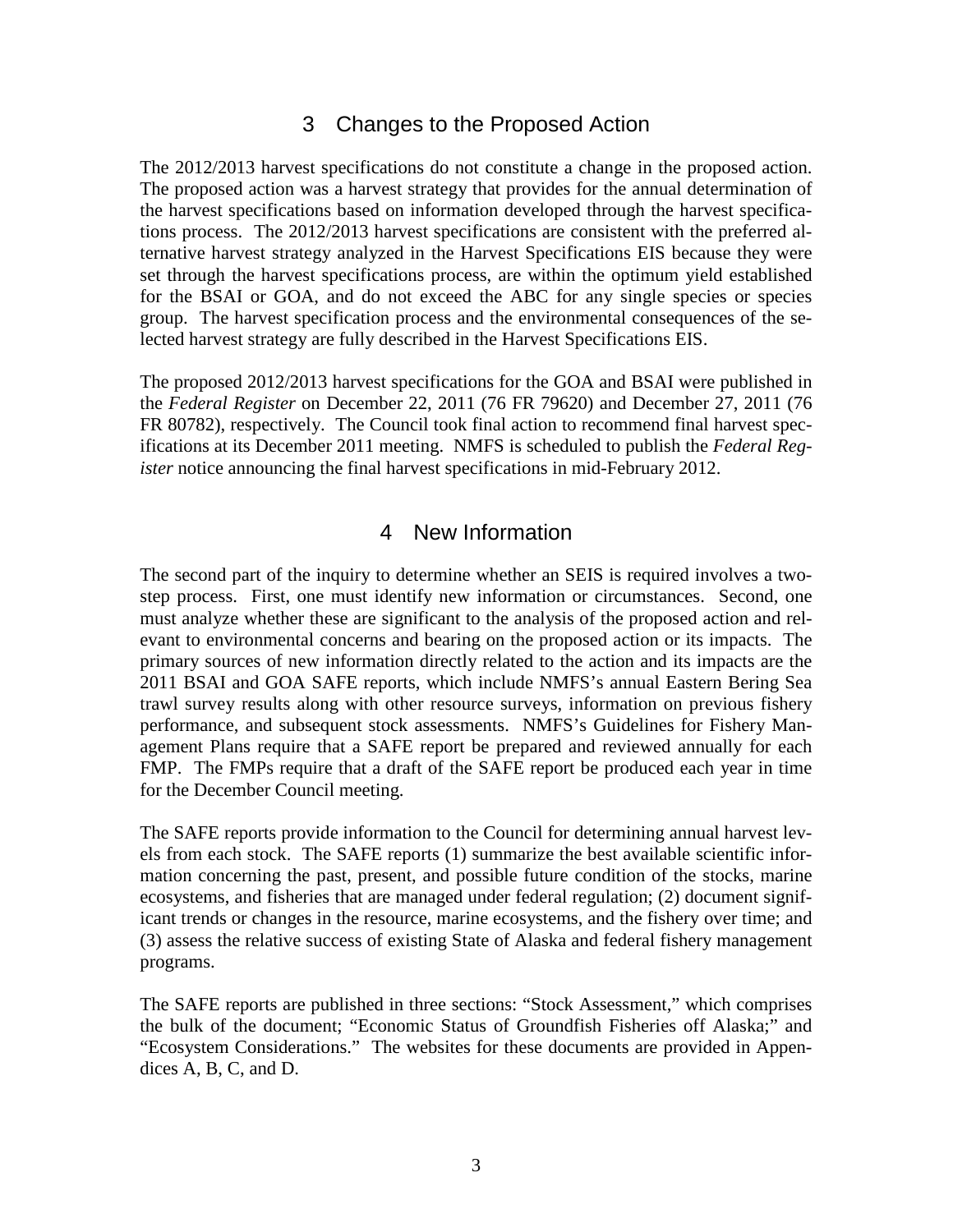Annually, the Council's BSAI Groundfish Plan Team compiles the stock assessment section of the SAFE report for the BSAI groundfish fisheries from chapters contributed by scientists at NMFS Alaska Fisheries Science Center (AFSC). The GOA groundfish Plan Team compiles the SAFE report for GOA groundfish fisheries from chapters contributed by scientists at AFSC and the Alaska Department of Fish and Game (ADF&G).

Each species or species group is represented in the SAFE report by a chapter containing the latest stock assessment. New or revised stock assessment models are generally previewed at the September Plan Team meeting and considered again by the Plan Team at its November meeting for recommending final overfishing level and ABC specifications for the following two fishing years. The SAFE reports include recommendations by the author(s) and Plan Teams for an overfishing level and ABC for each species or species group managed under the FMP.

The 2012/2013 harvest specifications are based on the information provided in the 2011 SAFE reports. The Plan Teams met in Seattle from November 14 to 18, 2011, to review the status of each species or species group that is managed under each FMP. The Plan Team review was based on presentations by ADF&G and AFSC scientists with opportunity for public comment and input. The information presented at the Plan Team meetings was then compiled into the 2011 SAFE reports. The 2011 SAFE reports describe in detail the new information available since the 2010 SAFE reports, including new survey data and new fishery performance information. This new information resulted in new estimations of overfishing levels and ABCs for a number of species or species group, as detailed in the SAFE reports.

The BSAI and GOA Plan Team recommendations were forwarded to the Council and its Scientific and Statistical Committee (SSC) and Advisory Panel (AP) for consideration and final action in December. The status of the stocks continues to appear relatively favorable, and no groundfish stocks are overfished or approaching an overfished condition.

Based on this information, the Council recommended the 2012/2013 harvest specifications in December. The SSC reviewed the SAFE reports, the overfishing level, and the ABC recommendations and either confirmed the Plan Team recommendations or developed its own. The ABC recommendations, together with biological, social, and economic factors, were considered by the AP and the Council in determining TACs. The Council recommended TAC levels at or below ABC. Table 1 summarizes noteworthy SSC ABC recommendations for 2012 compared to the 2011 ABCs. NMFS is scheduled to publish the final specifications in the *Federal Register* in mid-February 2012.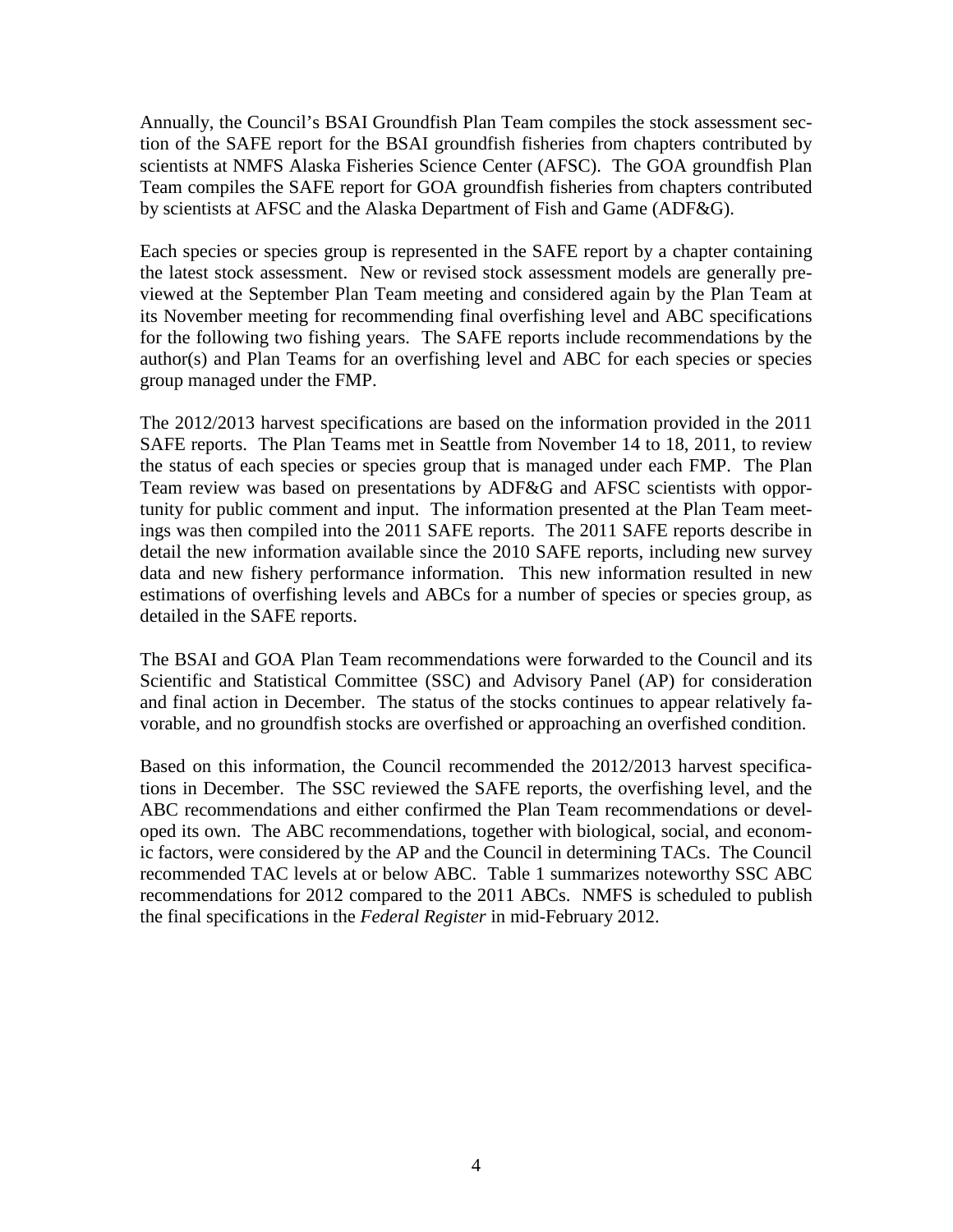**Table 1 Scientific and Statistical Committee (SSC) Bering Sea and Aleutian Islands and Gulf of Alaska ABC recommendations for 2012 area total ABCs and ABCs for selected stocks compared to the final 2011 ABCs (in metric tons).** 

| <b>Species</b>             | Final 2011 ABC | <b>SSC 2012 ABC</b> |
|----------------------------|----------------|---------------------|
| <b>BSAI total ABC</b>      | 2,534,729      | 2,511,778           |
| <b>BSAI</b> pollock        | 1,306,856      | 1,220,000           |
| <b>BSAI Pacific cod</b>    | 235,000        | 314,000             |
| Bering Sea sablefish       | 2,850          | 2,230               |
| AI sablefish               | 1,900          | 2,050               |
| <b>BSAI</b> yellowfin sole | 239,000        | 203,000             |
| <b>BSAI</b> rock sole      | 224,000        | 208,000             |
| <b>GOA total ABC</b>       | 590,121        | 606,048             |
| <b>GOA pollock</b>         | 96,215         | 116,444             |
| GOA Pacific cod            | 86,800         | 87,600              |
| GOA sablefish              | 11,290         | 12,960              |

The preferred harvest strategy analyzed in the Harvest Specifications EIS anticipated that information on changes in species abundance would be used each year in the setting of the annual harvest specifications. It is a flexible process designed to adjust to new information on stock abundance. The information used to set the 2012/2013 harvest specifications is not significant relative to the environmental impacts of the harvest strategy analyzed in the Harvest Specifications EIS: it raises no new environmental concerns significantly different from those previously analyzed in the Harvest Specifications EIS. Thus, the new information available is not of a scale and scope that require an SEIS.

## 5 New Circumstances

<span id="page-6-0"></span>Chapter 3 of the Harvest Specifications EIS identified reasonably foreseeable future actions that may affect the BSAI and GOA groundfish fisheries and the impacts of the fisheries on the environment. For this report, NMFS reviewed these actions to determine whether they occurred in 2007, 2008, 2009, 2010, or 2011 and, if they did occur, whether they would change the analysis in the Harvest Specifications EIS of the impacts of the harvest strategy on the human environment. In addition, NMFS considered whether other actions not anticipated in the Harvest Specifications EIS occurred that have a bearing on the harvest strategy or its impacts.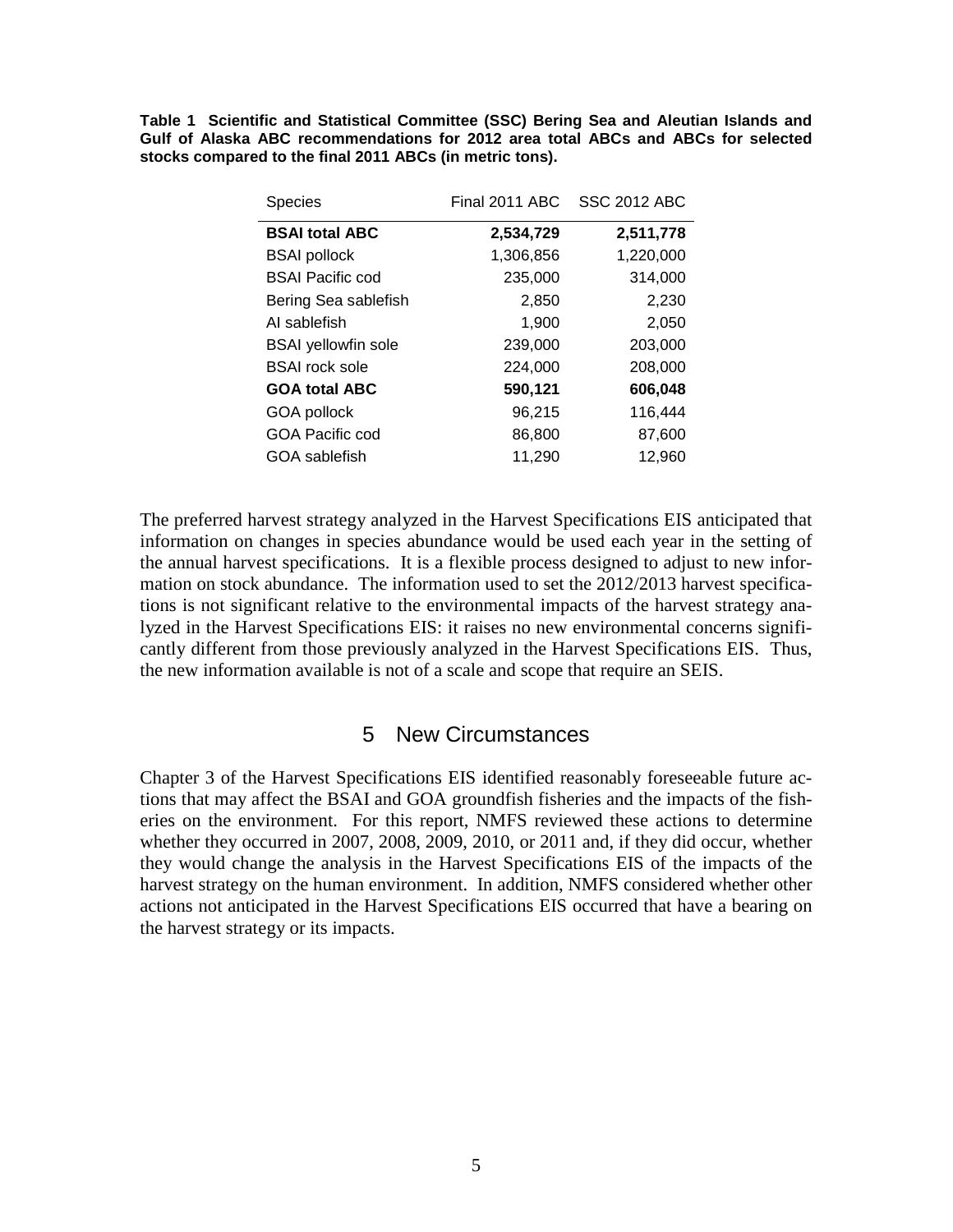The reasonably foreseeable future actions were grouped in the Harvest Specifications EIS into the following five categories:

- Ecosystem-sensitive management
- Catch share management
- Traditional management tools
- Actions by other federal, state, and international agencies
- Private actions

In this section, actions by other agencies and private actions have been grouped for discussion.

## <span id="page-7-0"></span>*5.1 Ecosystem-sensitive management*

Ecosystem-sensitive management includes those measures designed to manage the impacts of fishing for target species on other parts of the environment: non-target fish species, seabirds, marine mammals, and habitat.

Ongoing research has increased our understanding of the interactions among ecosystem components. The effects of these interactions on stock assessments are incorporated into the process for setting the overfishing levels and ABCs for the 2012/2013 harvest specifications, as detailed in the ecosystem considerations report for the 2011 SAFE reports (Appendix C).

Since 2007, the role of ecosystem considerations in fisheries management has increased. The Council completed the Arctic Fishery Management Plan. The Council has recommended and NMFS has implemented new seabird protection measures, new habitat protection measures, and new measures to minimize Chinook salmon bycatch. Additionally, NMFS and the Department of Interior have reviewed the status of a number of marine mammals. These actions are detailed in this section.

An increasing role for ecosystem considerations was analyzed in the Harvest Specifications EIS and does not change the findings in the Harvest Specifications EIS concerning the impacts of the harvest strategy on the human environment. No new information or developments relating to ecosystem considerations warrants a supplemental EIS.

#### <span id="page-7-1"></span>5.1.1 Habitat

In 2008, NMFS implemented Amendment 89 to the BSAI FMP, which established habitat conservation measures that prohibit nonpelagic trawling in certain waters of the Bering Sea subarea and the Northern Bering Sea Research Area (73 FR 43362; July 25, 2008). The action provides protection to bottom habitat from the potential effects of non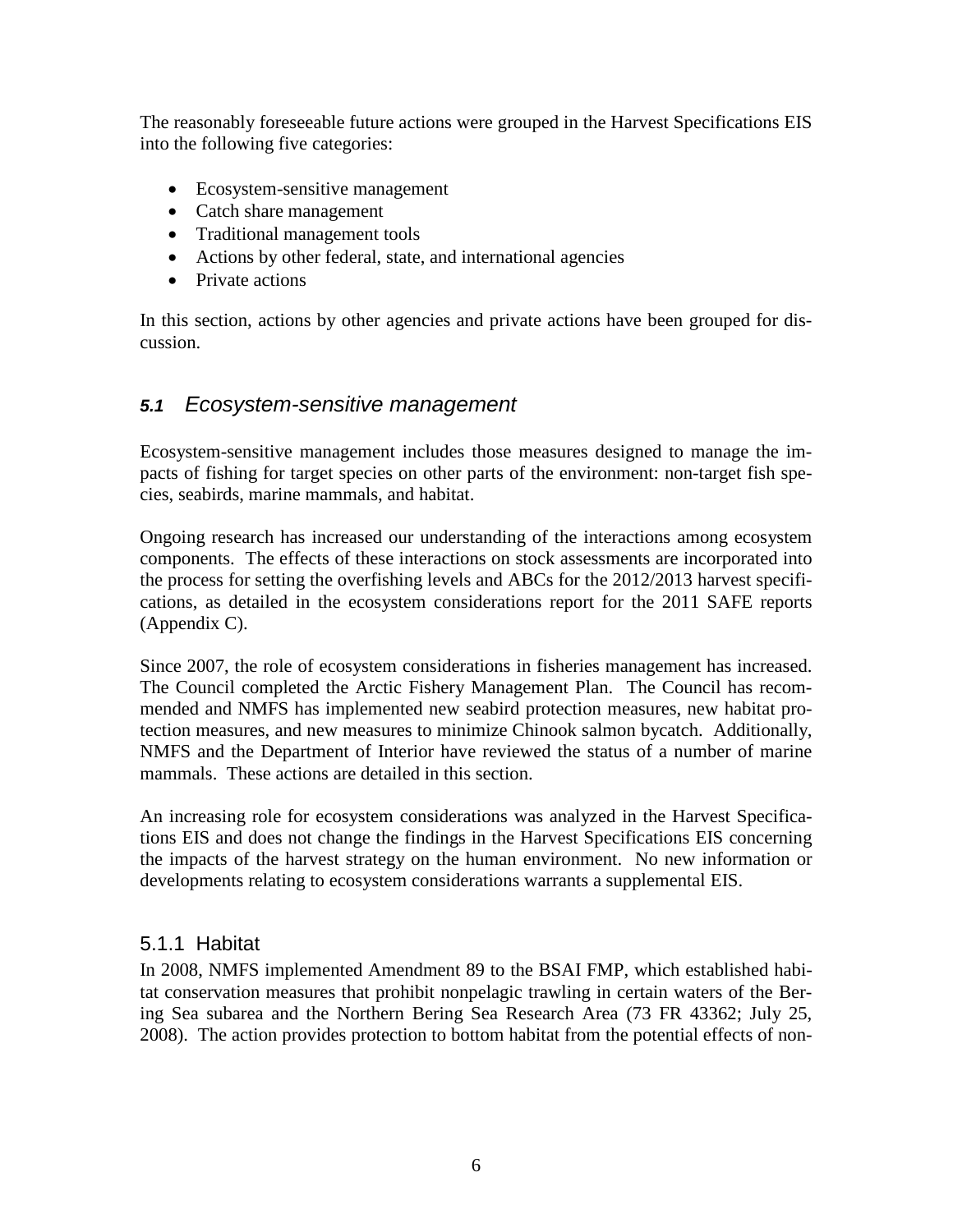pelagic trawling. An environmental assessment (EA) determined that this action would not have significant environmental impacts.<sup>[5](#page-8-1)</sup>

In 2009, NMFS adopted final regulations removing the vessel monitoring system requirements applied to vessels fishing dinglebar gear. These requirements were initially implemented to assist enforcement in protecting closed habitat areas in the GOA. They were removed to reduce the costs incurred by dinglebar fishermen in light of information indicating that these fishermen do not normally fish in the protected areas. An EA de-termined that this action would not have significant environmental impacts.<sup>[6](#page-8-2)</sup>

In 2010, NMFS issued a final rule to implement Amendment 94 to the BSAI FMP (75 FR 61642; October 6, 2010). Amendment 94 (1) requires participants using nonpelagic trawl gear in the directed fishery for flatfish in the Bering Sea subarea to modify the trawl gear to raise portions of the gear off the ocean bottom, (2) changes the boundaries of the Northern Bering Sea Research Area to establish the Modified Gear Trawl Zone (MGTZ) and to expand the Saint Matthew Island Habitat Conservation Area, and (3) requires nonpelagic trawl gear to be modified to raise portions of the gear off the ocean bottom if used in any directed fishery for groundfish in the MGTZ. This action reduces potential adverse effects of nonpelagic trawl gear on bottom habitat, protects additional blue king crab habitat near St. Matthew Island, and allows for efficient flatfish harvest as the distribution of flatfish in the Bering Sea changes. An EA determined that this action would not have significant environmental impacts.<sup>[7](#page-8-3)</sup>

## <span id="page-8-0"></span>5.1.2 Ecosystem management

In 2009, the Council adopted, and NMFS approved, an Arctic fishery management plan that (1) closes the Arctic to commercial fishing until information improves so that fishing can be conducted sustainably and with due concern to other ecosystem components, (2) determines the fishery management authorities in the Arctic and provides the Council with a vehicle for addressing future management issues, and (3) implements an ecosystem based management policy that recognizes the unique issues in the Alaskan Arctic. No significant fisheries exist in the Arctic Management Area, either historically or currently. However, the warming of the Arctic and seasonal shrinkage of the sea ice may be associated with increased opportunities for fishing in this region. The Arctic fishery management plan prevents commercial fisheries from developing in the Arctic without the required management framework and scientific information on the fish stocks, their characteristics, and the implications of fishing for the stocks and related components of the ecosystem. A number of Arctic fish, marine mammals, and seabird species migrate into the area covered by the BSAI FMP, so any additional protection from unregulated fishing in the Arctic may be beneficial to these migratory species. The regulations implementing the Arctic fishery management plan were effective December 3, 2009 (74 FR 56734, November 3, 2009).

<span id="page-8-1"></span> $5$  http://alaskafisheries.noaa.gov/analyses/amd89/earirfrfa\_0508.pdf

<span id="page-8-2"></span> $\frac{\text{http://aaskatis/etcs.nouu.g.}}{\text{http://alaskafisheries.noaa.gov/analyses/groundfish/dbar} \cdot \text{vms\_earirfrfa\_1208.pdf}$ 

<span id="page-8-3"></span> $^7$  http://alaskafisheries.noaa.gov/sustainablefisheries/amds/94/srev\_earirirfa\_0410.pdf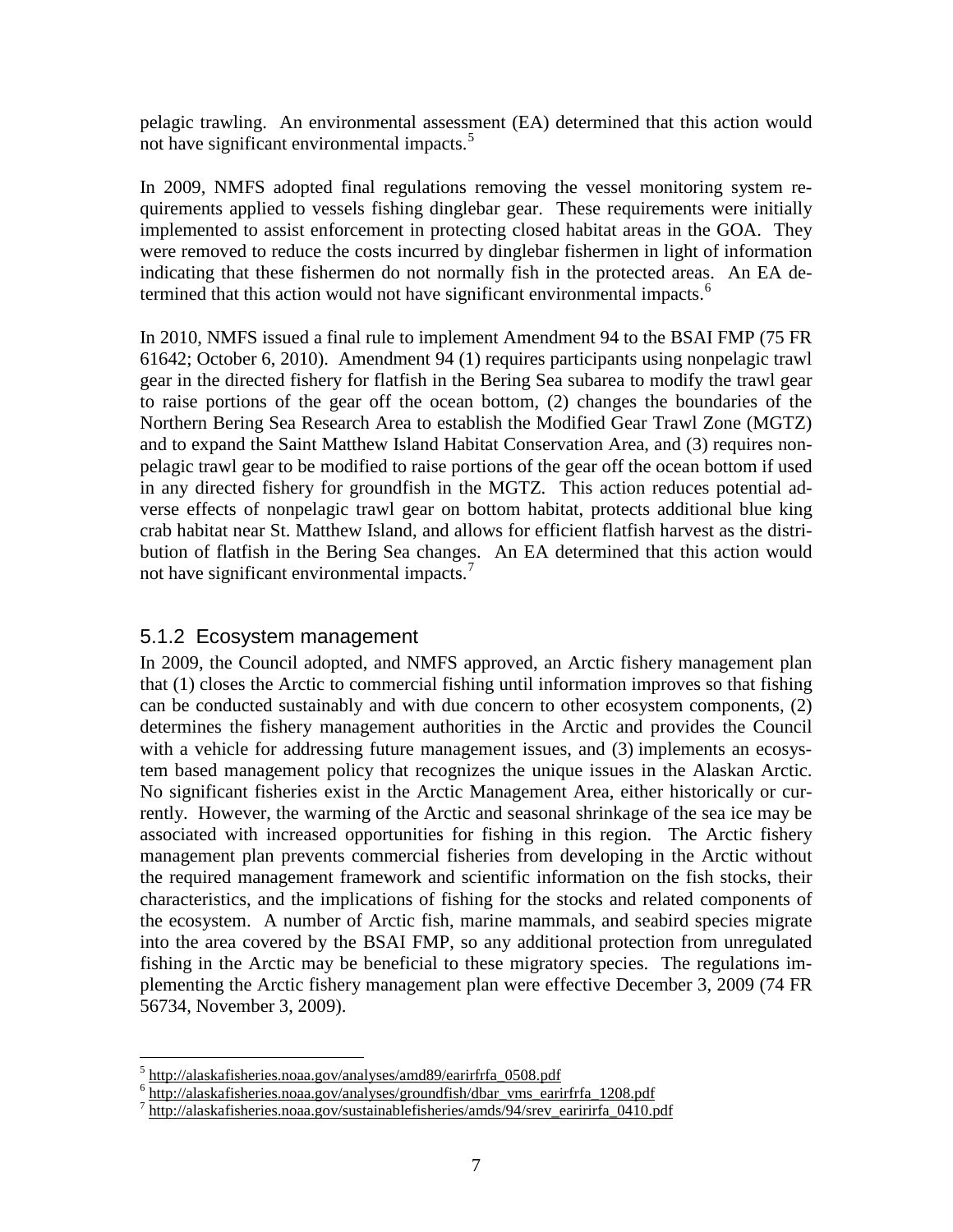#### <span id="page-9-0"></span>5.1.3 Salmon bycatch

The Council has taken action to control salmon bycatch in the Bering Sea pollock fishery. First, the Council recommended Amendment 84 to establish the salmon bycatch intercooperative agreement that allows vessels participating in the directed fisheries for pollock in the Bering Sea to use their internal cooperative structure to reduce salmon bycatch with a voluntary rolling hotspot system (VRHS). In recommending Amendment 84, the Council recognized that current regulatory management measures, including a bycatch cap that triggered closure of fixed salmon savings areas, have not been effective at reducing salmon bycatch. Amendment 84 provides an alternative approach to managing salmon bycatch, which has the potential to be more effective than current regulations. In 2007, NMFS implemented Amendment 84 (72 FR 61070; October 29, 2007). An EA determined that this action would not have significant environmental impacts.<sup>[8](#page-9-1)</sup>

The Harvest Specifications EIS describes and analyzes the impacts of the pollock fishery's salmon bycatch with the VRHS measures in place, which were in effect at the time pursuant to an exempted fishing permit. Accordingly, the adoption of Amendment 84 does not represent significant new circumstances necessitating an SEIS.

In 2009, the Council recommended Amendment 91, the Chinook salmon bycatch management program, to minimize, to the extent practicable, Chinook salmon bycatch in the Bering Sea pollock fishery. The impacts of the proposed action and its alternatives were analyzed in the Bering Sea Chinook Salmon Bycatch Management Final Environmental Impact Statement.<sup>[9](#page-9-2)</sup> This analysis provides new and recent information on the Bering Sea pollock fishery and the impacts of that fishery on Chinook salmon and the human environment. NMFS implemented this program for the start of the 2011 fishing year (75 FR 53026; August 30, 2010). In 2011, Chinook salmon incidental catch in the BSAI groundfish fisheries was 25,497 fish.

In 2010, Chinook salmon incidental catch in the GOA groundfish fisheries was 54,561 fish. This is the highest number of Chinook salmon incidentally taken in these fisheries since monitoring began in 1990, and it exceeded the 40,000 Chinook salmon incidental take statement for the GOA groundfish fisheries. The NMFS Alaska Region reinitiated Endangered Species Act (ESA) Section 7 consultation with the NMFS Northwest Region on November 17, 2010, based on the Chinook salmon incidental catch in the GOA groundfish fisheries. As required by the biological opinion, the Alaska Region provided the Northwest Region with additional information in the annual report on salmon incidental catch in all of the Alaska groundfish fisheries on March 3, 2011. In 2011, Chinook salmon incidental catch in the GOA groundfish fisheries was 21,010 fish.

In June 2011, the Council adopted Amendment 93. On November 23, 2011, NMFS published a notice of availability for Amendment 93 to the Fishery Management Plan for Groundfish of the Gulf of Alaska (76 FR 72384). On December 14, 2011, NMFS published a proposed rule to implement Amendment 93 (76 FR 77757). If approved,

 $\overline{a}$ 

<span id="page-9-2"></span><span id="page-9-1"></span><sup>&</sup>lt;sup>8</sup> http://alaskafisheries.noaa.gov/analyses/amd84/Am84\_EARIRFRFAfr.pdf<br><sup>9</sup> NMFS (2009). Bering Sea Chinook Salmon Bycatch Management Final Environmental Impact Statement. December, 2009. http://alaskafisheries.noaa.gov/sustainablefisheries/bycatch/default.htm.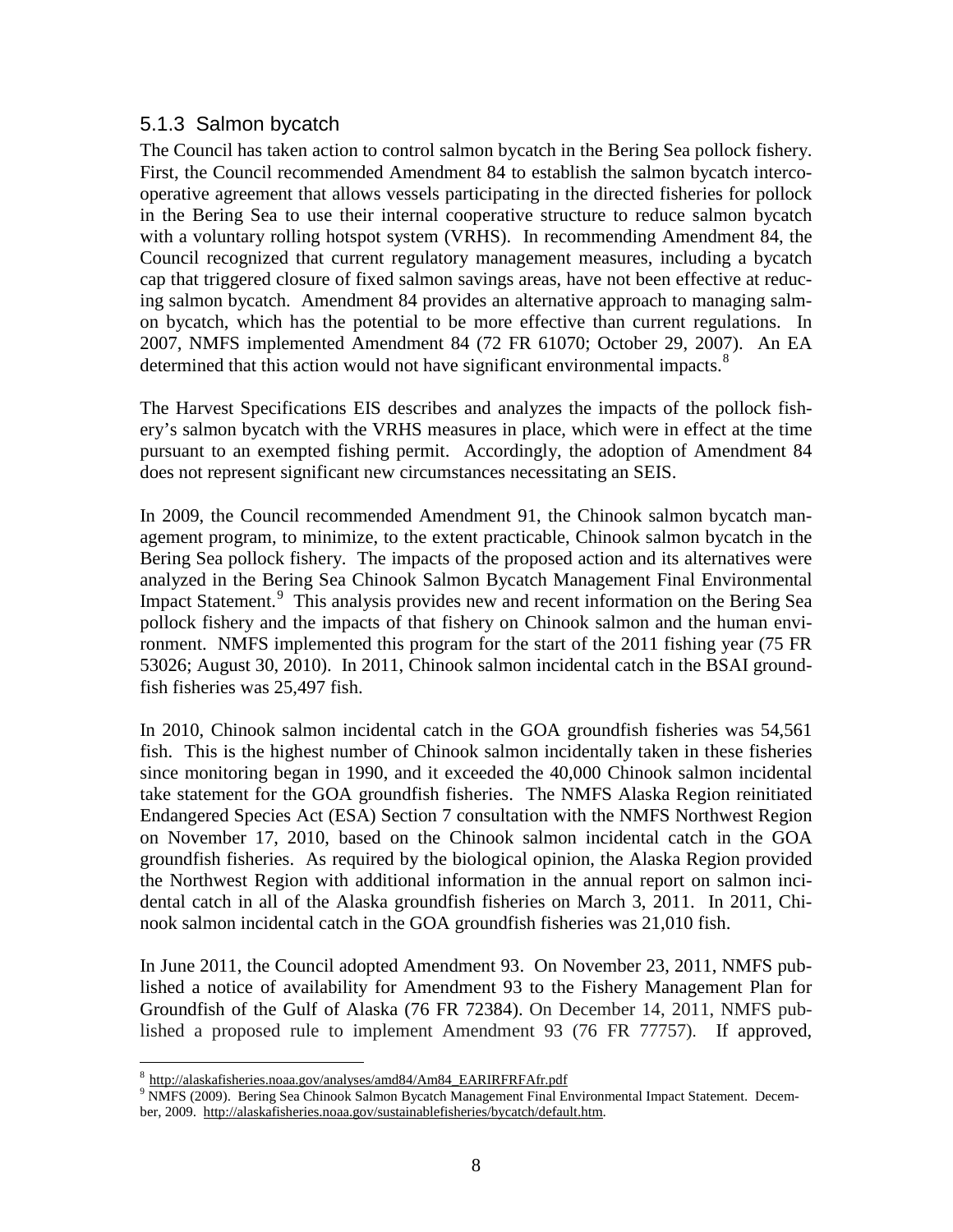Amendment 93 and its implementing regulations would establish separate PSC limits in the Central and Western GOA for Chinook salmon, which would cause NMFS to close the directed pollock fishery in the Central or Western regulatory areas of the Gulf of Alaska, if the applicable limit is reached. This action also would require retention of salmon by all vessels in the Central and Western GOA pollock fisheries until the catch is delivered to a processing facility where an observer is provided the opportunity to count the number of salmon and to collect scientific data or biological samples from the salmon. Amendment 93 would increase observer coverage on vessels less than 60 feet (18.3 m) length overall that participate in the directed pollock fishery in the Central or Western regulatory areas of the GOA by January 2013, unless the restructured North Pacific Groundfish Observer Program is in place by this time. An EA determined that this action would not have significant environmental impacts.<sup>[10](#page-10-1)</sup>

#### <span id="page-10-0"></span>5.1.4 Steller Sea lions

A biological opinion documenting the program level Section 7 formal consultation on the effects of the Alaska groundfish fisheries on Steller sea lions, humpback whales, sperm whales, and fin whales was completed November 24,  $2010$ .<sup>[11](#page-10-2)</sup> The biological opinion concluded that the fisheries were not likely to jeopardize the continued existence of the eastern distinct population segment (DPS) of Steller sea lions, the Western North Pacific and Central North Pacific populations of humpback whales, North Pacific sperm whales, or the Northeast Pacific population of fin whales. The biological opinion concluded that the fisheries were not likely to adversely modify designated critical habitat for the eastern DPS of Steller sea lions. The biological opinion concluded that the fisheries were likely to jeopardize the continued existence of the western DPS of Steller sea lions and were likely to adversely modify their designated critical habitat. The biological opinion contained a reasonable prudent alternative (RPA) designed to remove the likelihood the fisheries would jeopardize the western DPS of Steller sea lions or adversely modify their designated critical habitat.

This RPA was implemented for the 2011 fishing year (75 FR 77535; December 13, 2010). NMFS issued an interim final rule to implement Steller sea lion protection measures to insure that the BSAI management area groundfish fisheries are not likely to jeopardize the continued existence of the western DPS of Steller sea lions or adversely modify its designated critical habitat (75 FR 77535; December 13, 2010). These management measures disperse fishing effort over time and area to provide protection from potential competition for important Steller sea lion prey species in waters adjacent to rookeries and important haulouts. The intended effect of this interim final rule is to protect the endangered western DPS of Steller sea lions, as required under the ESA, and to conserve and manage the groundfish resources in accordance with the Magnuson-Stevens Act. An EA determined that this action would not have significant environmental im-pacts.<sup>[12](#page-10-3)</sup> NMFS will be preparing an EIS for Steller sea lion protection measures in the Aleutian Islands based on a U. S. District Court order that will be issued by March 2012.

<span id="page-10-1"></span> $10$  http://alaskafisheries.noaa.gov/sustainablefisheries/amds/93/goaamd93.pdf

<span id="page-10-3"></span><span id="page-10-2"></span> $\frac{11}{12}$  http://alaskafisheries.noaa.gov/protectedresources/stellers/esa/biop/final/biop1210 chapters.pdf<br> $\frac{12}{12}$  http://alaskafisheries.noaa.gov/analyses/ssl/sslprotections\_earir1210.pdf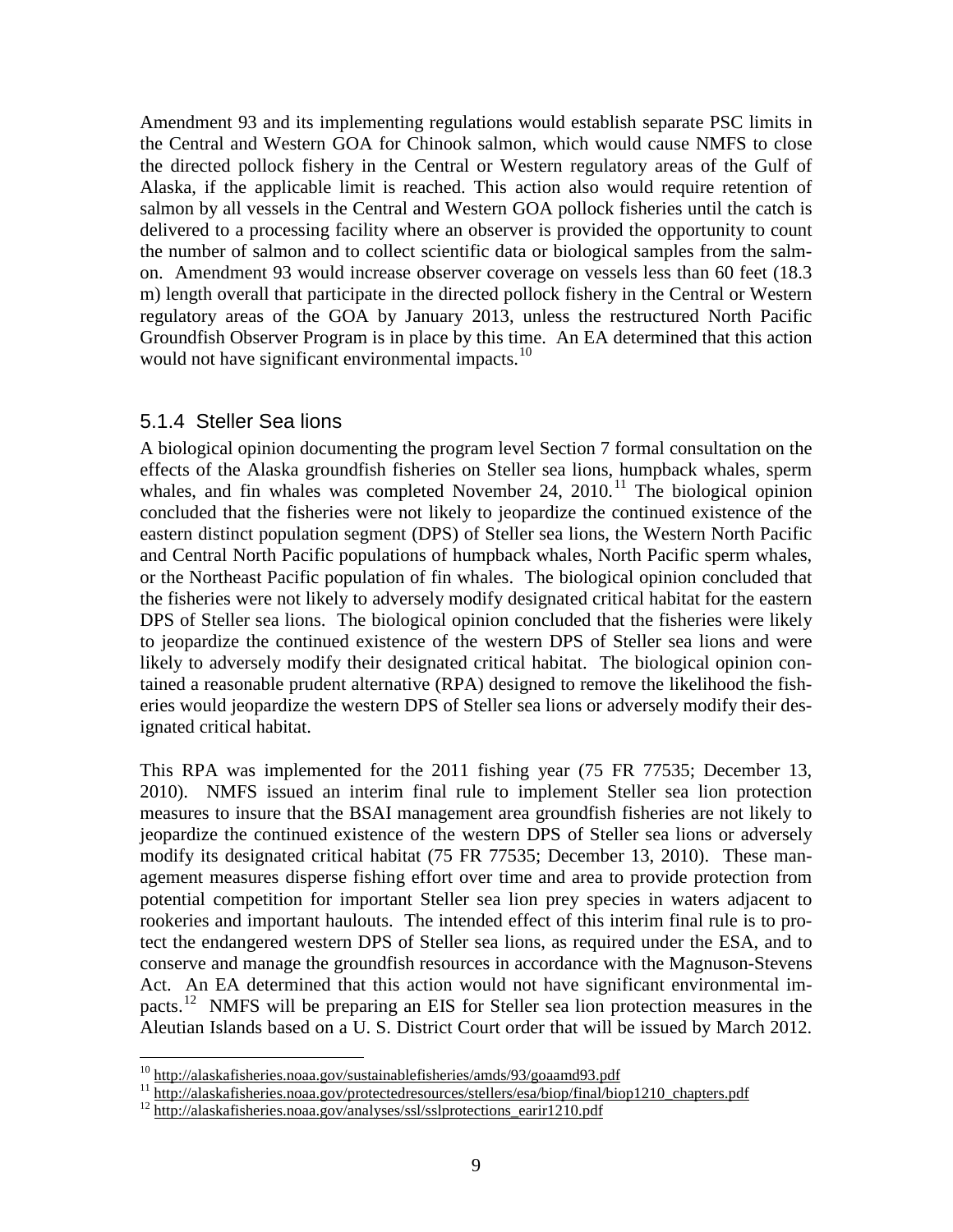In a decision issued by the court on January 18, 2012, the court found that NMFS followed MSA and ESA process in issuing the interim final rule and biological opinion, but the court found that NMFS did not properly apply NEPA process to this action, in particular failing to adequately provide opportunity for public comment on the EA.

On December 13, 2010, NMFS announced a 90-day finding on two petitions to delist the eastern DPS of Steller sea lions under the ESA. NMFS concluded that the petitions presented substantial scientific or commercial information indicating that the petitioned action may be warranted (75 FR 77602). Public comment period for the status review closed February 11, 2011. NMFS is continuing a status review of this DPS to determine if the petitioned action is warranted.

# <span id="page-11-0"></span>5.1.5 Seabirds

In 2009, NMFS implemented regulations to revise the seabird avoidance requirements for the hook-and-line groundfish and halibut fisheries in International Pacific Halibut Commission Area 4E (74 FR 13355; March 27, 2009). This action revised seabird avoidance measures based on the latest scientific information and reduced unnecessary regulatory burdens and associated costs by eliminating seabird avoidance requirements for hookand-line vessels less than or equal to 55 ft (16.8 m) length overall in portions of Area 4E in the eastern Bering Sea. An EA determined that this action would not have significant environmental impacts.<sup>[13](#page-11-1)</sup>

New seabird bycatch estimates produced by the Alaska Fisheries Science Center for the period 2007 to 2010 indicate that the total estimated bycatch continues to be substantially lower than before the use of seabird avoidance measures.<sup>14</sup> Longline fisheries continue to have the highest bycatch among gear groups, and the new data suggests that northern fulmars were the most frequently caught seabird by longline fisheries in the Bering Sea from 2007 to 2010, which is similar to previous years.

As a result of NMFS's 2003 ESA consultation with the US Fish and Wildlife Service (USFWS), USFWS issued an incidental take statement of four short-tailed albatrosses during each two-year period for the BSAI and GOA hook-and-line groundfish fisheries. On September 17, 2010, NMFS reported the incidental take of two endangered shorttailed albatrosses in the hook-and-line groundfish fishery of the BSAI in August and September 2010. On October 25, 2011, NMFS reported another short-tailed albatross inci-dental take in the same fishery, but this was during a new two-year period.<sup>[15](#page-11-3)</sup> The August 2010 and September 2011 incidental takes were located in close proximity.

The new seabird bycatch estimates from the Alaska Fisheries Science Center suggest an increased estimated incidental take of 15 short-tailed albatrosses based on the two observed takes in 2010. The NMFS Alaska Region Office, NMFS North Pacific Groundfish Observer Program, and the USFWS are actively coordinating efforts and communi-

<span id="page-11-1"></span> $13$  http://alaskafisheries.noaa.gov/analyses/seabirds/4E earirirfa 0109.pdf

<span id="page-11-3"></span><span id="page-11-2"></span><sup>&</sup>lt;sup>14</sup> Seabird bycatch estimates do not include the halibut longline fisheries.<br><sup>15</sup> http://alaskafisheries.noaa.gov/index/infobulletins/bulletin.asp?BulletinID=7271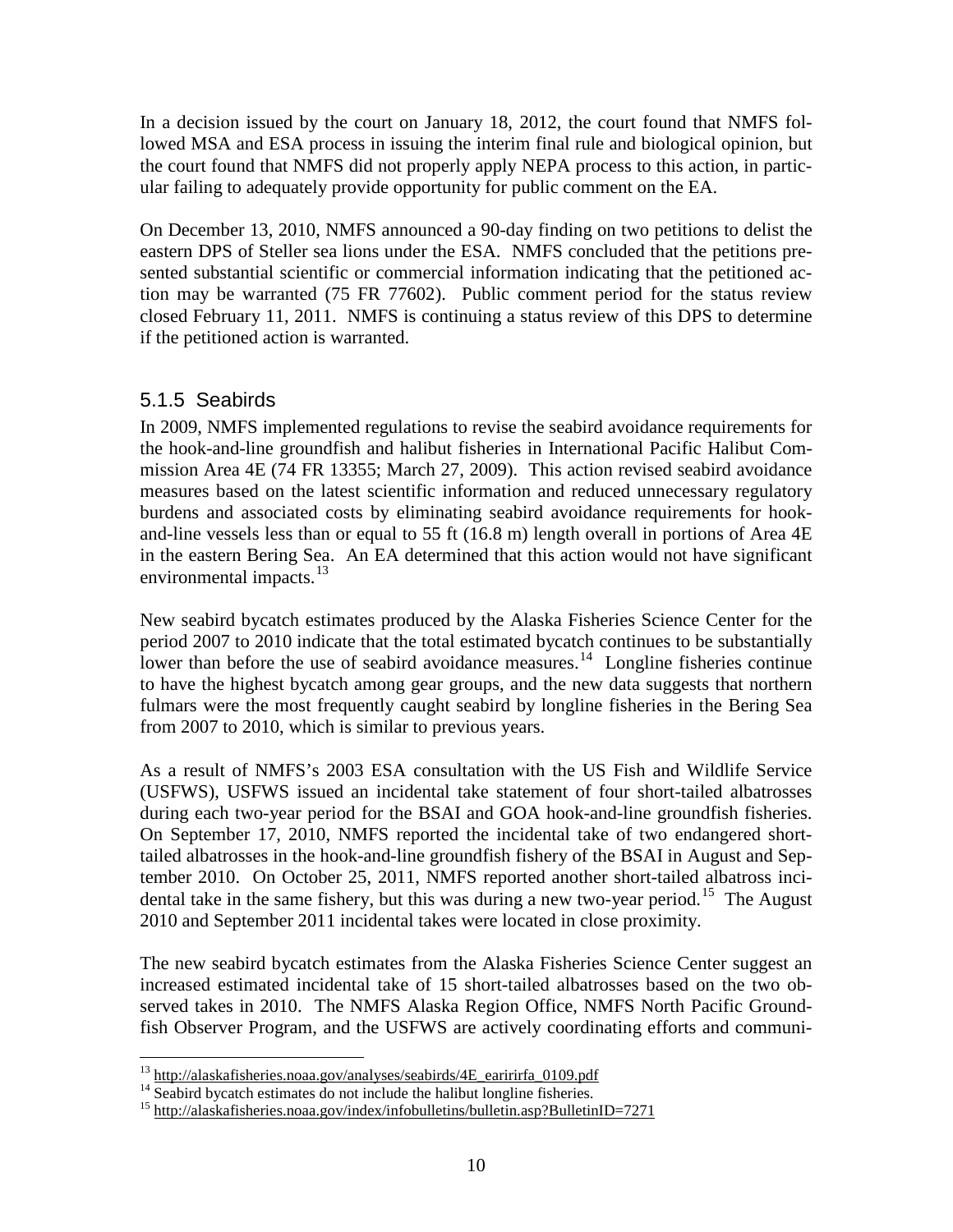cating with each other in response to these take incidents. The total population of shorttailed albatrosses also continues to increase with the success of new breeding colonies, which could lead to increased interactions with Alaska fisheries. NMFS continues to work closely with the cod freezer longline fleet, in which the birds were taken, to evaluate what additional actions can be taken by the fleet to avoid further takes.

The USFWS published its 12-month finding in the *Federal Register* on October 7, 2011, that listing the black-footed albatross (*Phoebastria nigripes*) under the ESA was not warranted (76 FR 62504). The short-tailed albatross remains on the list as threatened, Steller's and spectacled eiders remain on the threatened list, and Kittlitz's murrelet and the yellow-billed loon remain candidate species for conservation.

## <span id="page-12-0"></span>5.1.6 Additional ESA Actions

Since the Harvest Specifications EIS, ESA activities regarding a number of listed species have occurred. These activities include the status review, designation of critical habitat, and the listing of certain animals. With these ESA activities, the impacts of the groundfish fisheries are considered and may result in ESA consultation where effects on ESAlisted species or designated critical habitat are identified. At this time, none of the new information or ESA activities would change the analysis in the Harvest Specifications EIS of the impacts of the harvest strategy on these listed species.

**Ribbon Seals** In December 2007, NMFS received a petition to list ribbon seals as threatened or endangered species. On March 28, 2008, NMFS found that the petition presented substantial scientific or commercial information indicating that the petitioned action might be warranted. Therefore, NMFS initiated a status review of the ribbon seal to determine if listing under the ESA was warranted (73 FR 16617). After the review, NMFS concluded that listing was not warranted.<sup>[16](#page-12-1)</sup> On December 13, 2011, NMFS initiated a new status review for the ribbon seal, and a 12-month finding on whether listing the ribbon seal as threatened or endangered is warranted will be issued by December 10, 2012 (76 FR 77467).

**Ringed, Bearded, and Spotted Seals** In May 2008, NMFS received a petition to list ringed, bearded, and spotted seals as threatened or endangered. On September 4, 2008, NMFS found that the petition presented substantial information indicating that the action might be warranted (73 FR 51615) and initiated an additional status review. On October 22, 2010, NMFS listed one of three populations of spotted seals as threatened (75 FR 65239). The other two spotted seal populations were determined to be not currently in danger of extinction or likely to become endangered in the foreseeable future. The listed population occurs in Chinese and Russian waters, but not in U.S. waters (75 FR 65239). Because the listed stock occurs outside of Alaska waters, no effects of the Alaska groundfish fisheries on this portion of the spotted seal stock occur, and no ESA consultation is necessary.

<span id="page-12-1"></span> $\overline{a}$ <sup>16</sup> http://alaskafisheries.noaa.gov/newsreleases/2008/ribbonseals122308.htm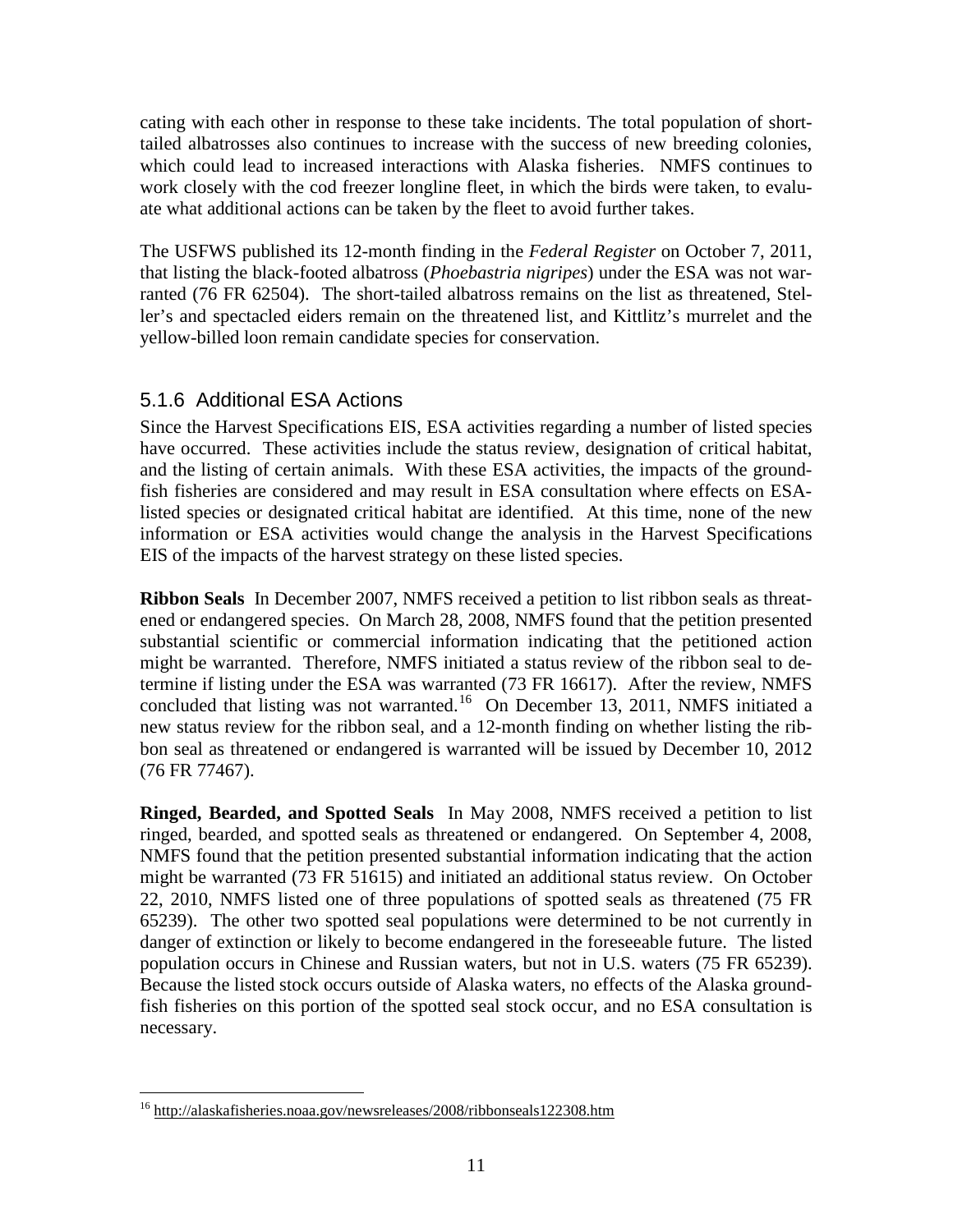On December 10, 2010, NMFS announced that it proposed to list two populations of the Pacific bearded seal sub-species *Erignathus barbatus nauticus* as threatened under the ESA: the Beringia DPS and the Okhotsk DPS  $(75 FR 77496)$ .<sup>[17](#page-13-0)</sup> On December 13, 2011, NMFS extended the deadline for a final listing determination by six months, until June 10, 2012, due to substantial disagreement concerning the sufficiency or accuracy of the model predictions of future sea ice cover and related impacts to the Beringia DPS, and the magnitude and immediacy of the threats posed to this population by the projected habitat changes (76 FR 77465). No critical habitat was proposed to be designated as the Okhotsk DPS occurs outside of U.S. waters and critical habitat for the Beringia DPS was undeterminable (75 FR 77496). NMFS did not list the Atlantic bearded seal sub-species, *Erignathus barbatus*. BSAI groundfish fisheries may directly or indirectly affect the Beringia DPS of bearded seals. From 2002 through 2006, the average annual bearded seal mortality level incidental to Alaska fisheries was 1.0. Indirect effects may include competition with bearded seals for prey or alteration of benthic habitat and prey (75 FR 77496). Should NMFS list the Beringia DPS of bearded seals, ESA consultation on the effects of the groundfish fisheries may be necessary.

On December 10, 2010, NMFS also announced that it proposed to list four sub-species of ringed seals, including two sub-species in the Pacific: the Arctic and the Okhotsk (75 FR 77476). On December 13, 2011, NMFS extended the deadline for a final listing determination by six months, until June 10, 2012, due to a disagreement related to the model projections and analysis of future sea ice habitat (76 FR 77467). The Arctic sub-species is found in the Arctic Basin including the Bering Sea, and the Okhotsk sub-species occurs in the Sea of Okhotsk and the Sea of Japan in the western north Pacific. At the time of the proposed listing, critical habitat for the Arctic ring seal was undeterminable and will be determined in a separate rulemaking (75 FR 77476). The Okhotsk ring seal does not occur in U.S. waters, thus critical habitat was not designated for this sub-species. Commercial fisheries may impact ringed seals through direct interactions (i.e., incidental take or bycatch) and indirectly through competition for prey resources and other impacts on prey populations. Based on data from 2002 through 2006, there has been an annual average of 0.46 mortalities of Arctic ringed seals incidental to commercial fishing operations in waters off Alaska (75 FR 77476). Should NMFS list the Arctic ringed seal, ESA consultation on the effects of the groundfish fisheries may be necessary.

**Pacific walrus** In February 2008, the Department of the Interior (DOI) received a petition requesting it to list Pacific walrus under the ESA. On September 10, 2009, DOI published a 90-day finding that the petition presents substantial scientific or commercial information indicating that listing this species may be warranted (74 FR 46548). The stock assessment for Pacific walrus was revised on January 1, 2010, with a minimum population size estimate of 129,000 walruses within the surveyed area.<sup>18</sup> On February 10, 2011, DOI announced that listing the Pacific walrus as endangered or threatened is warranted; however, listing the Pacific walrus is precluded by higher priority actions to amend the Lists of Endangered and Threatened Wildlife and Plants. Pacific walrus has been added to the USFWS candidate species list (76 FR 7634, February 10, 2011). Listing Pacific

 $\overline{a}$ 

<span id="page-13-0"></span><sup>&</sup>lt;sup>17</sup> http://alaskafisheries.noaa.gov/newsreleases/2010/ringedandbeardedseals120310.htm<br><sup>18</sup> http://alaska.fws.gov/fisheries/mmm/stock/final\_pacific\_walrus\_sar.pdf

<span id="page-13-1"></span>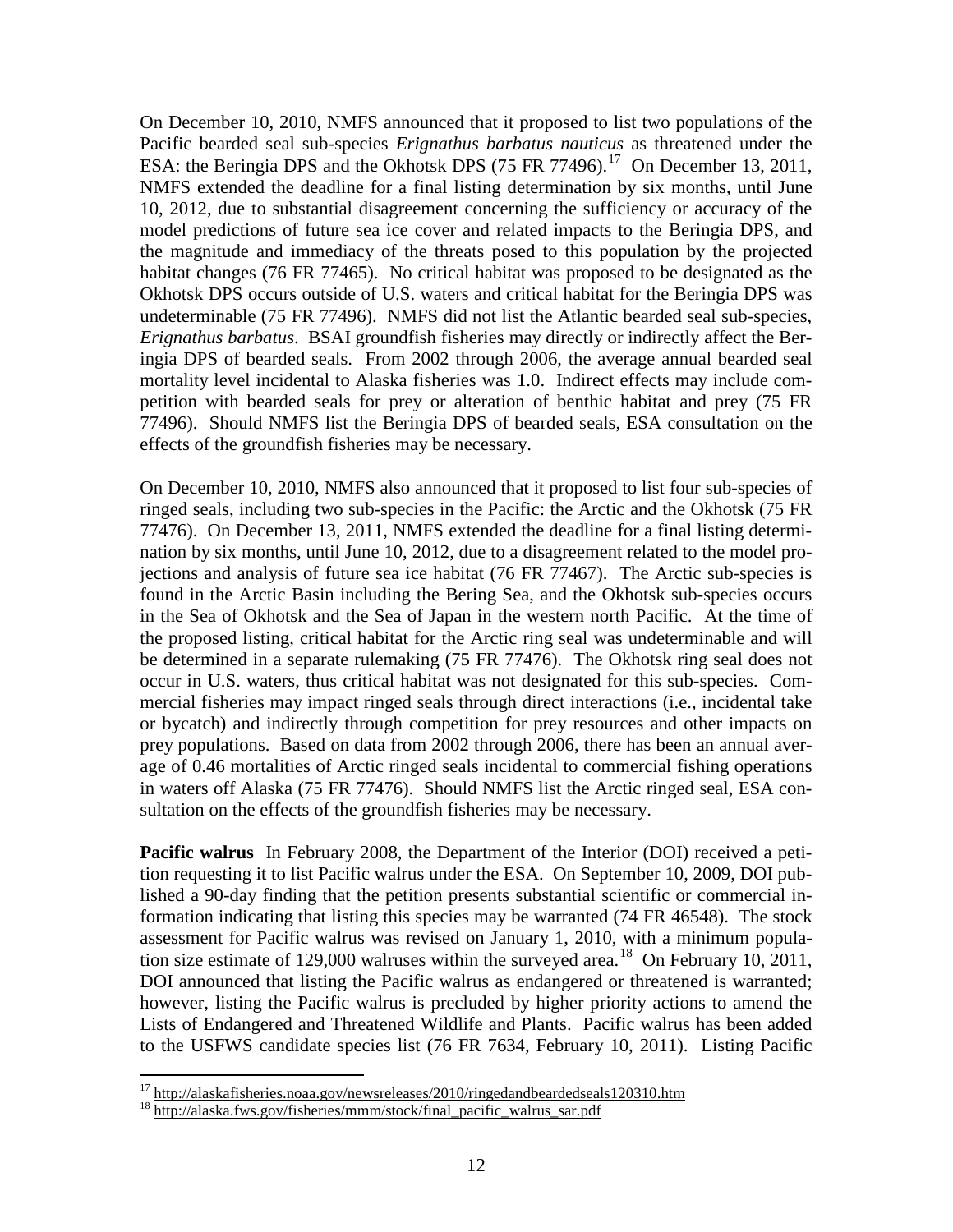walrus would result in ESA Section 7 formal consultation for the BSAI groundfish fisheries as Pacific walrus are incidentally taken in this fishery, these fisheries have the potential to impact walrus bottom habitat important to foraging, and walruses are particularly sensitive to disturbance from human activities, including fishing vessel activities.

**Polar bears** On May 15, 2008, DOI published a final rule listing polar bears as threatened under the ESA (73 FR 28212). Polar bears are not directly affected by BSAI or GOA groundfish fisheries. On October 29, 2009, DOI proposed critical habitat for the polar bear (74 FR 56058) and on December 7, 2010, approximately 187,157 square miles were designated as critical habitat (75 FR 76086). Portions of the sea ice designated as critical habitat are identified in the Bering Sea north of St. Matthew Island to the Chukchi Sea. Almost no groundfish fishing occurs in this area. This area is currently closed to nonpelagic trawling, which could have an impact on benthic prey species of ice seals (e.g., bearded seals) and Pacific walrus, which are prey species of polar bears. Because of the nonpelagic trawl closure, it is unlikely the groundfish fisheries would have any indirect effects on polar bears or their critical habitat.

**Northern Right Whale** On March 6, 2008, the Northern Right Whale was listed under the ESA as endangered (73 FR 12024), and critical habitat was designated (73 FR 19000, April 8, 2008). This was necessary following the identification of separate Pacific and Atlantic stocks, and did not change the 2006 findings that the effects of the groundfish fisheries are not likely to adversely affect either the listed whales or their designated critical habitat.

**Cook Inlet Beluga Whale** On October 22, 2008, NMFS made a final determination to list the Cook Inlet beluga whale DPS as endangered under the ESA (73 FR 62919). In 2009, NMFS Sustainable Fisheries consulted with NMFS Protected Resources on Amendment 91 to the BSAI FMP for Cook Inlet beluga whales. NMFS determined that due to the behavior of Cook Inlet beluga whales, the location and harvest amounts of potential prey species in the groundfish fisheries, and the minimizing of Chinook salmon bycatch under Amendment 91, Alaska groundfish fisheries may affect, but are not likely to adversely affect, Cook Inlet beluga whales either directly through vessel interactions or indirectly through prey competition. On April 11, 2011, NMFS identified more than one third of Cook Inlet as critical habitat (76 FR 20180). In January 2012, NMFS Sustainable Fisheries initiated consultation with NMFS Protected Resources on the effects of the Alaska groundfish fisheries and Amendment 93 to the GOA FMP on Endangered Cook Inlet beluga whales and their critical habitat. NMFS Sustainable Fisheries determined that the Alaska groundfish fisheries and Amendment 93 are not likely to adversely affect Cook Inlet beluga whales or their critical habitat.

**Sea Otters** On October 8, 2009, DOI published a final rule designating 15,164 square kilometers (5,855 square miles) as critical habitat for the southwest Alaska DPS of the northern sea otter (74 FR 51988). The critical habitat rule became effective on November 9, 2009. The critical habitat is designated in five units: the Western Aleutian Unit; the Eastern Aleutian Unit; the South Alaska Peninsula Unit; the Bristol Bay Unit; and the Kodiak, Kamishak, Alaska Peninsula Unit. Within these units, critical habitat occurs in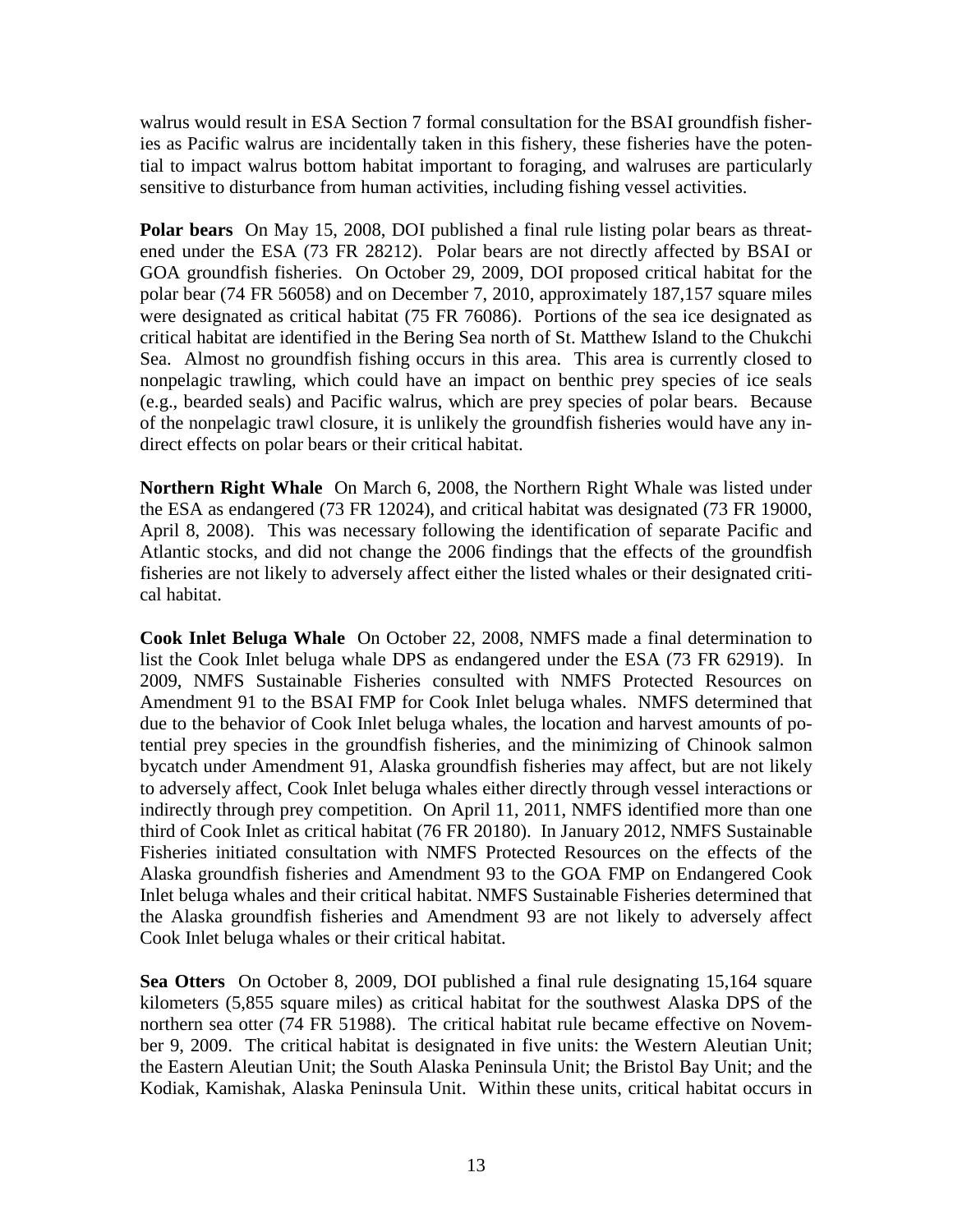nearshore marine waters ranging from the mean high tide line seaward for a distance of 100 meters, or to a water depth of 20 meters.<sup>19</sup> While sea otter critical habitat predominately occurs within state waters, DOI has designated some critical habitat within federal waters where water depth is 20 meters or less. Groundfish fisheries do not target principal sea otter prey species making competition for prey resources within critical habitat unlikely. Fisheries may impact critical habitat prey resources through the potential effects of trawl gear on benthic habitat that supports prey resources. Because trawling in federal waters infrequently occurs in depths 20 meters or less and there is not likely to be competition for prey resources, groundfish fisheries are not likely to adversely affect sea otter critical habitat.

In 2006, NMFS and the USFWS consulted on the southwest Alaska DPS of the northern sea otter and the consultation concluded that the groundfish, crab, and scallop fisheries are not likely to adversely affect determination. In light of the recent critical habitat designation, NMFS is initiating consultation with the USFWS on the potential effects to critical habitat from the fisheries managed under the following FMPs: Groundfish of the GOA, Bering Sea/Aleutian Islands King and Tanner Crabs, Scallop Fishery off Alaska, and Salmon Fisheries in the EEZ off the Coast of Alaska, as well as the state parallel fisheries. Although there have not been any incidental takes since 2006, NMFS is also reinitiating consultation on the southwest Alaska DPS of the northern sea otter based on updated fisheries information.

**Green Sturgeon** In 2010, the NMFS Sustainable Fisheries informally consulted with the NMFS Southwest Region on the southern DPS of green sturgeon. Because sturgeon are rarely taken incidentally in the Alaska groundfish fisheries, and the detection of the southern DPS green sturgeon is limited to a location where trawling is prohibited, the Alaska groundfish fisheries are unlikely to adversely affect the southern DPS of green sturgeon.

**Southern Resident Killer Whales** In January 2012, NMFS Alaska Region initiated consultation with NMFS Northwest Region on the effects of the Alaska groundfish fisheries and proposed Amendment 93 to the GOA FMP on endangered Southern Resident killer whales. NMFS Alaska Region determined that the Alaska groundfish fisheries and Amendment 93 may affect, but are not likely to adversely affect, the Southern Resident killer whale distinct population segment.

# <span id="page-15-0"></span>*5.2 Catch Share Management*

These following actions improve fisheries management but they do not alter the harvest specification process or change analysis in the Harvest Specifications EIS of impacts of the harvest strategy on the human environment. They therefore do not constitute "significant new circumstances" necessitating a supplemental EIS pursuant to 40 CFR  $1502.9(c)(1)(ii)$ .

<span id="page-15-1"></span> $\overline{a}$ <sup>19</sup> http://alaska.fws.gov/fisheries/mmm/seaotters/pdf/fact\_sheet\_oct2009.pdf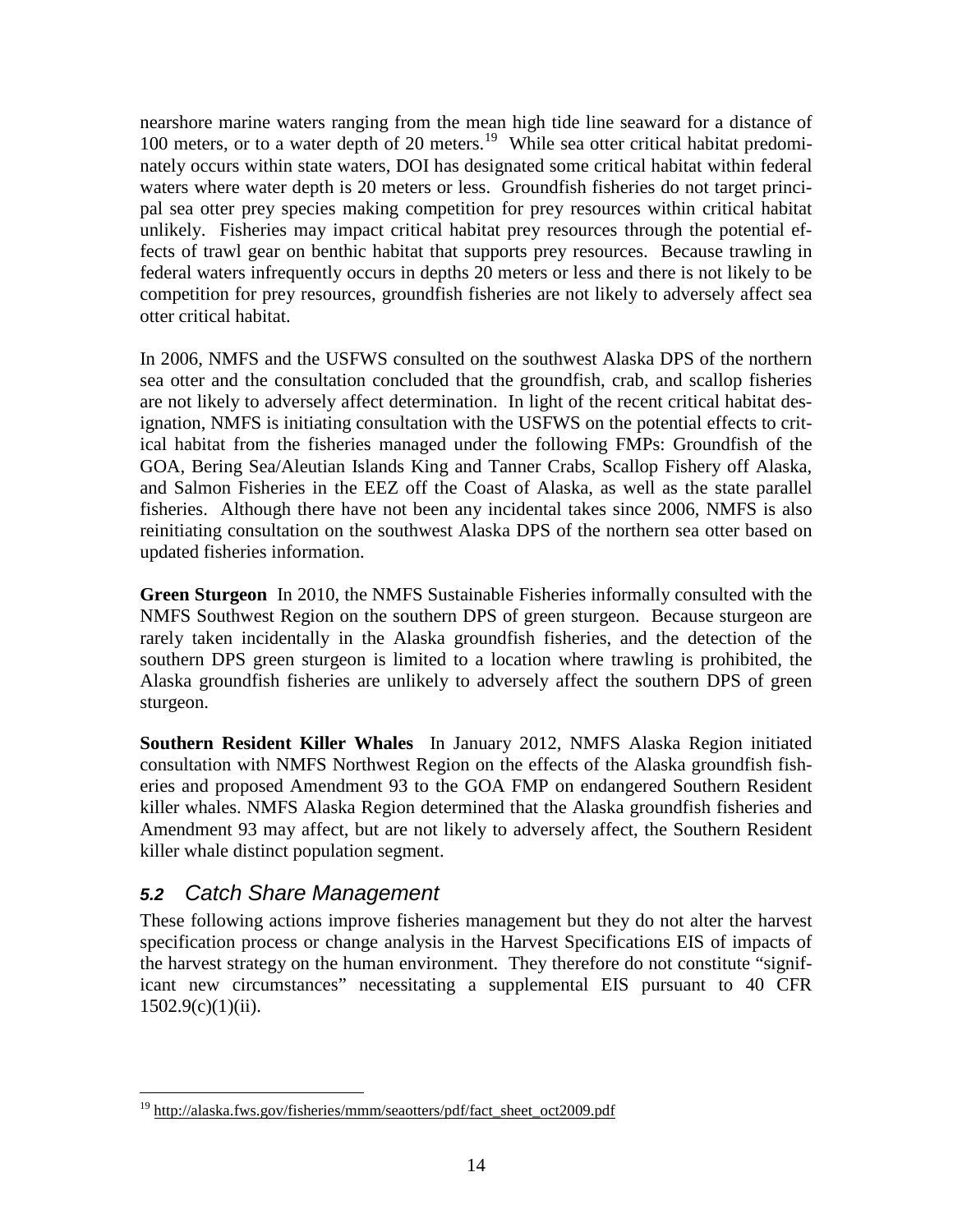#### <span id="page-16-0"></span>5.2.1 Bering Sea

In 2007, NMFS published final rules to implement Amendment 80 (72 FR 52668; September 14, 2007) and Amendment 85 to the BSAI FMP (72 FR 50788; September 4, 2007). Amendments 80 and 85 are catch share programs that improved management for the species under those programs and modified the method of TAC allocations.

The Amendment 80 Program established a limited access privilege program for the non-American Fisheries Act (non-AFA) trawl catcher/processor sector by allocating TAC among several BSAI non-pollock trawl groundfish fishing sectors, and it facilitates the formation of harvesting cooperatives in the non-AFA trawl catcher/processor sector. The Amendment 80 species are Atka mackerel, flathead sole, Pacific cod, rock sole, yellowfin sole, and Aleutian Islands Pacific ocean perch. In order to limit the ability of participants eligible for the Amendment 80 Program to expand their harvest efforts in the GOA, the program established groundfish and PSC limits as sideboard limits for Amendment 80 Program participants in the GOA.

Amendment 85 modified the current allocations and seasonal apportionments of BSAI Pacific cod TAC among various harvest sectors. Amendment 85 reduces uncertainty about the availability of yearly harvests within sectors caused by reallocations and maintains stability among sectors in the BSAI Pacific cod fishery.

NMFS published a final rule to modify the 2008 harvest specifications under the provisions of Amendments 80 and 85 (72 FR 71802; December 19, 2007). This action was necessary to ensure that allocations were in effect for Amendment 80 and 85 participants at the beginning of the 2008 fishing year. The modifications were done under the auspices of the Harvest Specifications EIS. NMFS extended these allocations with the 2008/2009 proposed and final harvest specifications.

Additionally, Amendments 80 and 85 incorporate statutory mandates of the Magnuson-Stevens Act, as amended by the Coast Guard and Maritime Transportation Act of 2006 and the Magnuson-Stevens Fishery Conservation and Management Reauthorization Act of 2006. These amendments to the Magnuson-Stevens Act required that Amendments 80 and 85 allocate to the CDQ Program 10.7 percent of the TAC of the species allocated under those programs. The Magnuson-Stevens Act requires that all catch of these species accrue against the CDQ allocations, including catch in both the directed fisheries for these species and any incidental catch or bycatch. Minor revisions were made to catch monitoring requirements for the CDQ fisheries to comply with the new Magnuson-Stevens Act requirement that the CDQ fisheries be managed no more restrictively than the cooperative fisheries for these same species.

The Magnuson-Stevens Act also requires that allocations to the CDQ Program be made only for species with directed fisheries in the BSAI. Under Amendment 80, allocations to the CDQ Program of TAC categories without directed fisheries in the BSAI were discontinued. These species include pollock in the Bogoslof District, Greenland turbot in the Aleutian Islands, Alaska plaice, other flatfish, rockfish, and other species. Catch in the CDQ fisheries of these species are managed under the regulations and according to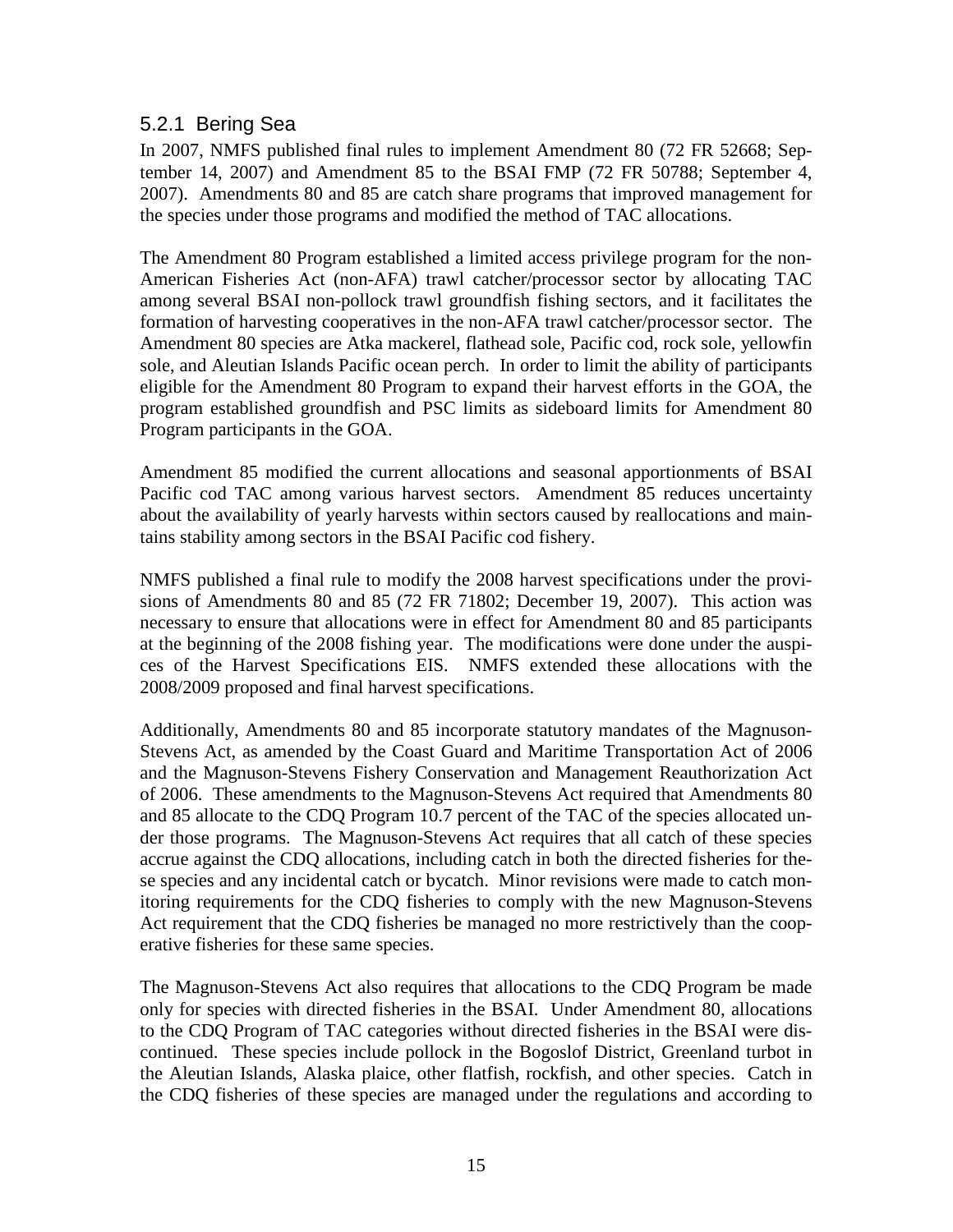the individual fishery's status for that TAC category. Retention of species closed to directed fishing is limited to maximum retainable amounts, unless the species is on prohibited species status requiring discard. Notices of closure to directed fishing and of retention requirements for these species apply to the CDQ and non-CDQ sectors. The catch of these species in the CDQ fisheries does not constrain the catch of other CDQ species unless catch by all sectors approached an overfishing level. These changes are discussed in detail in the 2007/2008 final harvest specifications for groundfish of the BSAI (72 FR 9451; March 2, 2007).

icant environmental impacts.<sup>[20](#page-17-0)</sup> Regulations implementing Amendments 92/82 remove trawl gear endorsements on licenses issued under the license limitation program in specific management areas if those licenses have not been used on vessels that met minimum recent landing requirements using trawl gear (74 FR 41080; August 14, 2009). This action provides exemptions to this requirement for licenses that are used in trawl fisheries subject to certain limited access privilege programs. This action issues new area endorsements for trawl catcher vessel licenses in the Aleutian Islands if minimum recent landing requirements in the Aleutian Islands were met.The EA accompanying this action found that there were no signif-

In 2009, NMFS implemented a number of actions to improve the functioning of existing catch share programs. Each EA referenced under the following elements is available from the NMFS, Alaska Region web site. $^{21}$  $^{21}$  $^{21}$ 

- NMFS implemented regulations to provide harvesting cooperatives, crab processing quota share holders, and CDQ groups with the option to make intercooperative transfers, crab individual processing quota transfers, and inter-group transfers through an automated, web-based process (74 FR 51515; October 7, 2009). The EA accompanying this action found that there were no significant environmental impacts.
- Regulations implementing Amendment 90 amend the BSAI Amendment 80 Program to allow post-delivery transfers of cooperative quota to cover overages to mitigate potential overages, reduce enforcement costs, and provide for more precise total allowable catch management (74 FR 42178; August 21, 2009). The EA accompanying this action found that there were no significant environmental impacts.
- Regulations implementing Amendments 62/62 increase the number of times per year that a stationary floating processor (SFP) that is qualified under the American Fisheries Act (AFA) may move within State of Alaska waters in the Bering Sea subarea to process pollock (74 FR 34701; July 17, 2009). This action also requires AFA SFPs to process all GOA pollock and GOA Pacific cod where they processed these species in 2002. This action increases operational flexibility for AFA SFPs that process pollock while continuing to limit the competitive ad-

<span id="page-17-0"></span> $\overline{a}$ <sup>20</sup> http://alaskafisheries.noaa.gov/analyses/amd82/amd92\_82rireafrfa0509.pdf<br><sup>21</sup> http://alaskafisheries.noaa.gov/index/analyses/analyses.asp

<span id="page-17-1"></span>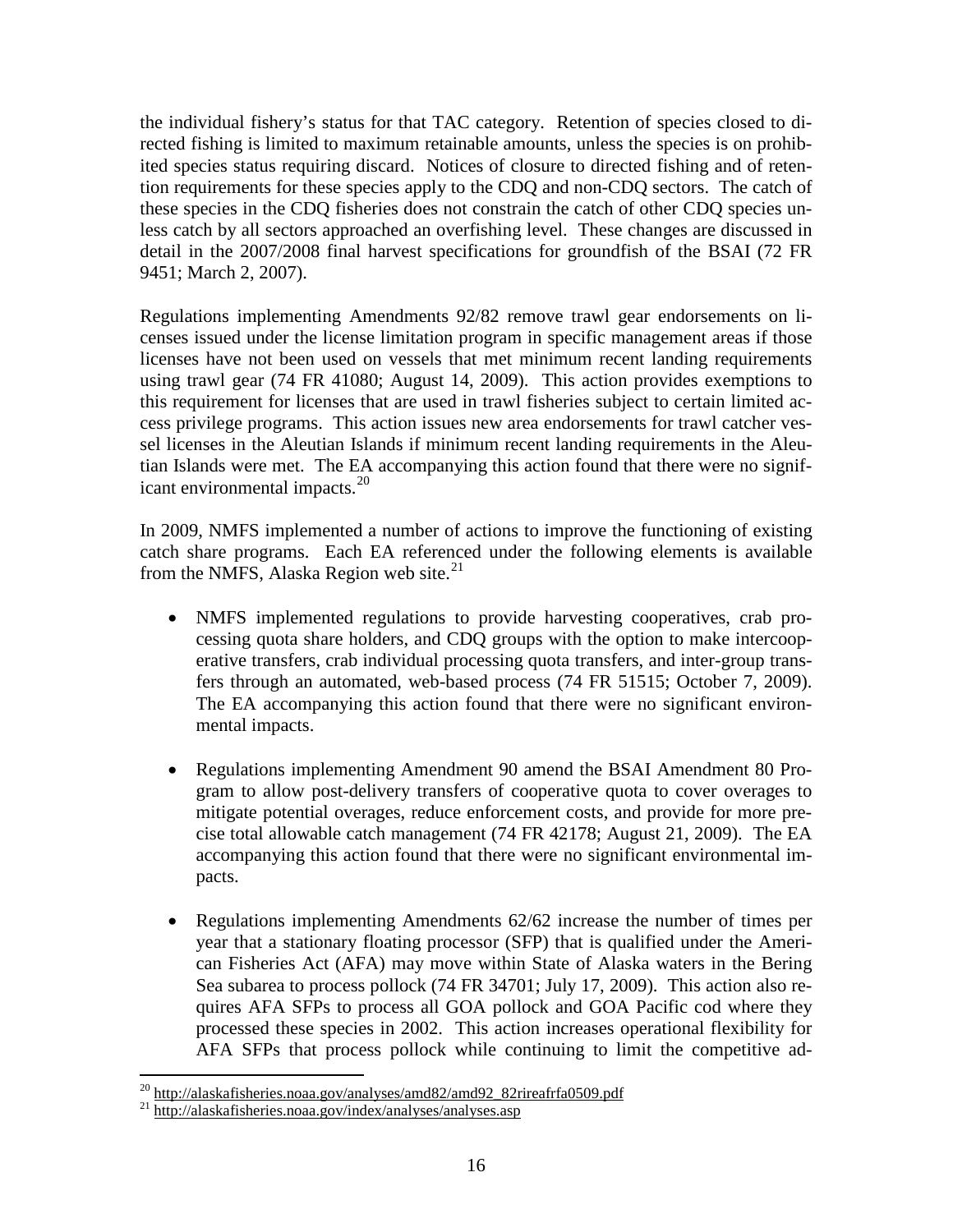vantage of AFA SFPs in the GOA pollock and GOA Pacific cod fisheries. The EA accompanying this action found that there were no significant environmental impacts.

In 2010, NMFS issued an emergency rule to exempt Amendment 80 cooperatives and trawl catcher/processor vessels that are not specified in regulation as AFA vessels from the groundfish retention standards (GRS) regulations, in the Bering Sea and Aleutian Islands management area, that calculated compliance with annual GRS rates and required an unattainable and unenforceable level of retention (75 FR 78172; December 15, 2010). The emergency rule was extended through December 17, 2011 (76 FR 31881, June 2, 2011). This action had no effect on the human environment because groundfish bycatch and retention is more effectively and efficiently controlled through Amendment 80 cooperative agreements and civil contracts than through the GRS. This action was categorically excluded from the need to prepare an EA pursuant to NEPA.

On November 4, 2011, NMFS published a final rule to implement Amendment 93 to the BSAI FMP (76 FR 68354). These regulations amend the Amendment 80 Program to modify the criteria for forming and participating in a harvesting cooperative. This action encourages greater participation in harvesting cooperatives, which enable members to more efficiently target species, avoid areas with undesirable bycatch, and improve the quality of products produced. The EA accompanying this action found that there were no significant environmental impacts. $^{22}$  $^{22}$  $^{22}$ 

# <span id="page-18-0"></span>5.2.2 Gulf of Alaska

On December 1, 2011, NMFS published a final rule to implement Amendment 83 to the GOA FMP for the 2012 Pacific cod fishery (76 FR 74670). The final rule allocates Western and Central GOA Pacific cod TAC limits among various gear and operational sectors to limit the amount of Pacific cod that each sector is authorized to harvest. Sector allocations will reduce competition among sectors and support stability in the Pacific cod fishery. This rule also limits access to the federal Pacific cod TAC fisheries prosecuted in the parallel fishery, to promote community participation and provide incentives for new entrants in the jig sector. The EA accompanying this action found that there were no significant environmental impacts. $^{23}$  $^{23}$  $^{23}$ 

Regulations implementing Amendment 78 amended the Central GOA Rockfish Pilot Program to allow post-delivery transfers of cooperative quota to cover overages to mitigate potential overages, reduce enforcement costs, and provide for more precise total allowable catch management (74 FR 42178; August 21, 2009). The EA accompanying this action found that there were no significant environmental impacts.

On December 27, 2011, NMFS published a final rule to implement the Central GOA Rockfish Program, Amendment 88 to the GOA FMP (76 FR 81248). The Rockfish Pro-

<span id="page-18-1"></span><sup>&</sup>lt;sup>22</sup> http://alaskafisheries.noaa.gov/sustainablefisheries/amds/93/rireafrfa\_amd93.pdf

<span id="page-18-2"></span> $^{23}$  <http://alaskafisheries.noaa.gov/sustainablefisheries/amds/83/earirfrfa0911.pdf>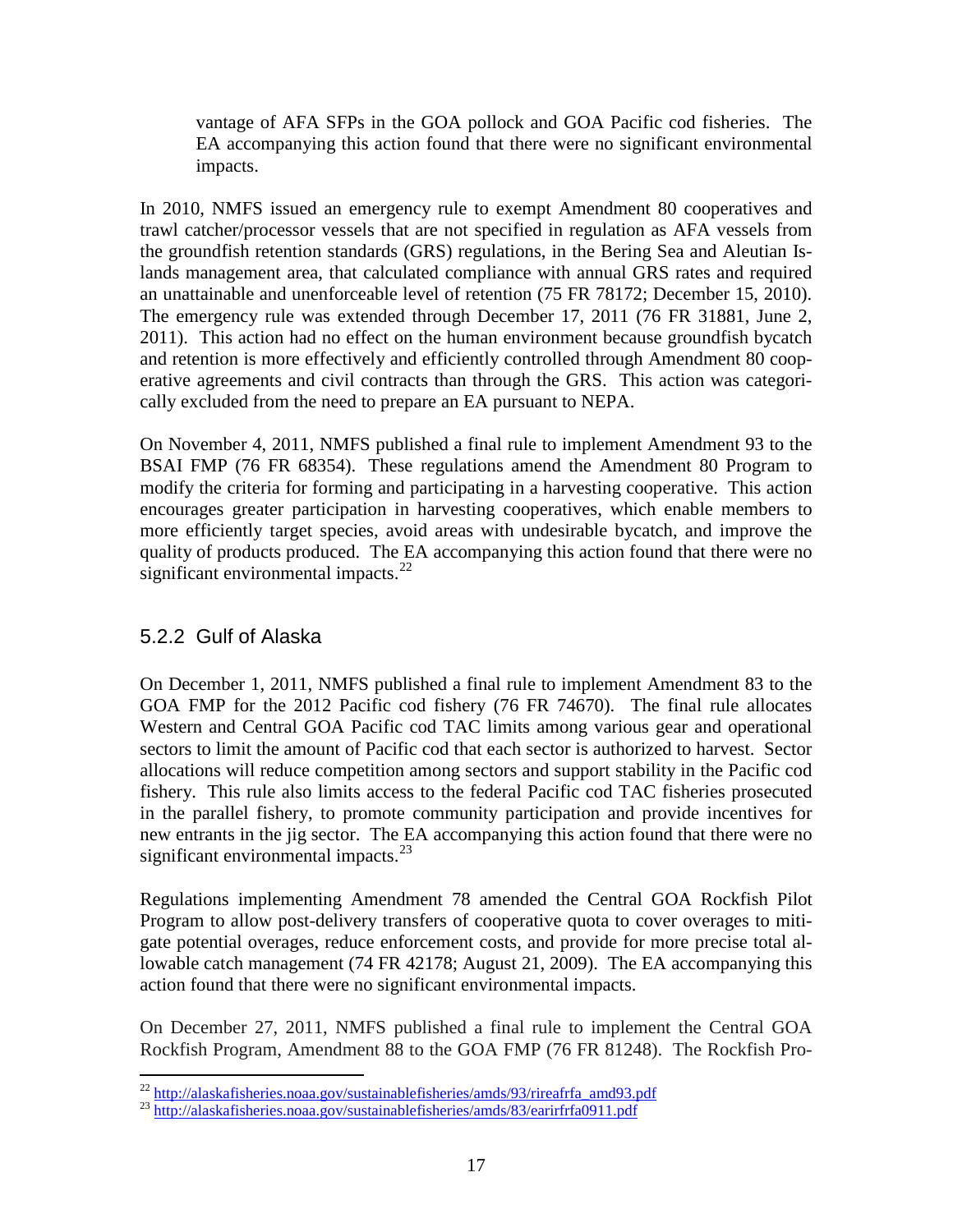gram replaced Pilot Program regulations that expired at the end of 2011. These regulations allocate exclusive harvest privileges to a specific group of license limitation program license holders who used trawl gear to target Pacific ocean perch, pelagic shelf rockfish, and northern rockfish during particular qualifying years. The Rockfish Program retains the conservation, management, safety, and economic gains realized under the Central Gulf of Alaska Rockfish Pilot Program and resolves identified issues in the management and viability of the rockfish fisheries. The EA accompanying this action found that there were no significant environmental impacts. $24$ 

# <span id="page-19-0"></span>*5.3 Traditional management tools*

Traditional management tools are those designed to define target species, and to determine, authorize, manage, or enforce limits on the harvest of target species. Since 2007, NMFS has implemented a number of management actions for the BSAI or GOA groundfish fisheries, however, none of these actions modify the harvest specifications process or change the analysis in the Harvest Specifications EIS of impacts of the harvest strategy on the human environment.

For the 2008/2009 harvest specifications, NMFS implemented Amendment 79 to the GOA FMP, which required the Council to recommend an aggregate overfishing level and acceptable biological catch for the "other species" category in the Gulf of Alaska as part of the annual groundfish harvest specifications process (73 FR 49963; August 25, 2008). The "other species" category in the Gulf of Alaska consists of sharks, sculpins, squids, and octopuses. The EA accompanying this action found that there were no significant environmental impacts.<sup>[25](#page-19-2)</sup>

Amendments 73/77, which became effective on January 30, 2009, removed dark rockfish (*Sebastes ciliatus*) from both FMPs (73 FR 80307; December 31, 2008). This action allows the State of Alaska to implement more responsive, regionally based management of dark rockfish than is currently possible under the FMPs and improves conservation and management of dark rockfish. The EA accompanying this action found that there were no significant environmental impacts.<sup>[26](#page-19-3)</sup>

The GOA pollock trip limit final rule prohibits a catcher vessel from landing more than 300,000 lb (136 mt) of unprocessed pollock during a calendar day, and from landing a cumulative amount of unprocessed pollock from any GOA reporting area that exceeds 300,000 lb multiplied by the number of calendar days the pollock fishery is open to directed fishing in a season (74 FR 18156; April 21, 2009). This rule prevents catcher vessels from circumventing the intent of current trip limit regulations when making deliveries of pollock. Amending the current trip limit regulation to limit a vessel to 300,000 lb of pollock caught in a day will continue to disperse catches of pollock in a manner that is consistent with the intent of Steller sea lion protection measures in the GOA and results in no effects on Steller sea lions beyond those already analyzed in the 2001 Biological

<span id="page-19-1"></span><sup>&</sup>lt;sup>24</sup> http://alaskafisheries.noaa.gov/sustainablefisheries/amds/88/rireairfa1011.pdf

<span id="page-19-3"></span><span id="page-19-2"></span> $^{25}$  http://alaskafisheries.noaa.gov/analyses/groundfish/amend79EARIRIRFA0505.pdf<br> $^{26}$  http://alaskafisheries.noaa.gov/sustainablefisheries/amds/amd73\_77/ea082008.pdf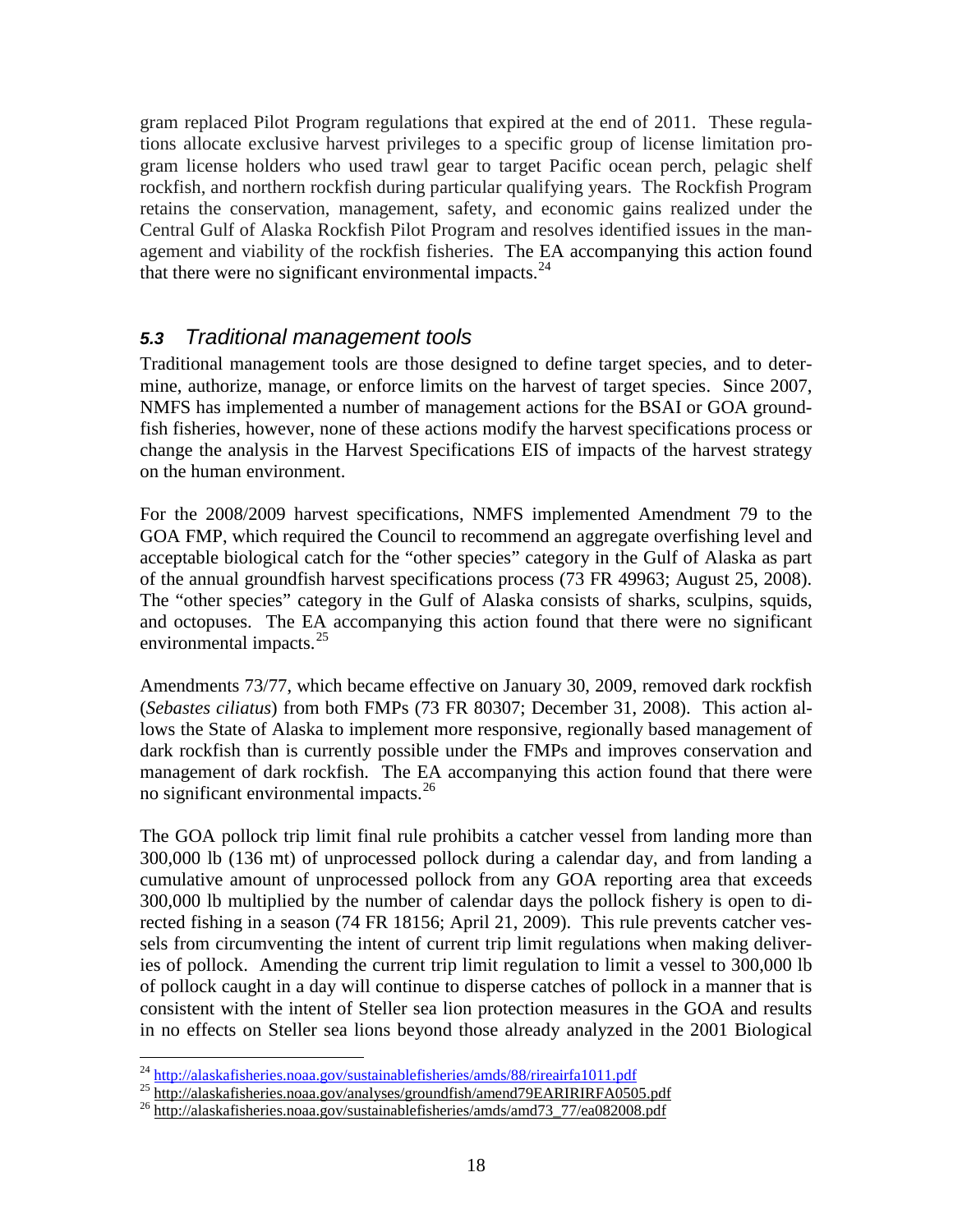Opinion. This action was categorically excluded from the need to prepare an EA pursuant to NEPA.

In 2009, NMFS issued a final rule to revise the maximum retainable amounts (MRAs) of groundfish using arrowtooth flounder as a basis species in the GOA (74 FR 13348; March 27, 2009). This action increased the MRAs from 0 percent to 20 percent for deepwater flatfish, rex sole, flathead sole, shallow-water flatfish, Atka mackerel, and skates; from 0 percent to 5 percent for aggregated rockfish; and from 0 percent to 1 percent for sablefish. As a result, this action reduced regulatory discards of otherwise marketable groundfish in the arrowtooth flounder fishery. The EA accompanying this action found that there were no significant environmental impacts. $27$ 

NMFS published a final rule on May 6, 2009, to implement regulations to limit the harvest of Pacific halibut by guided sport charter vessel anglers in International Pacific Halibut Commission (IPHC) Regulatory Area 2C of Southeast Alaska to one halibut per day (74 FR 21194). This action reduced the halibut harvest in the guided sport charter vessel (guided) sector and manages the harvest of halibut in Area 2C consistent with an allocation strategy recommended by the Council for the guided fishery and the commercial fishery. This final rule implemented three restrictions for the guided fishery for halibut in Southeast Alaska: a one-fish daily bag limit, no harvest by the charter vessel guide and crew, and a line limit equal to the number of charter vessel anglers onboard, not to exceed six lines. An EA was prepared for this action that found that there were no significant environmental impacts from this action.<sup>[28](#page-20-1)</sup>

NMFS published final rule on January 5, 2010, that established a limited access system for charter vessels in the guided sport fishery for halibut in Southeast Alaska and the Gulf of Alaska (75 FR 554). Permits are required to be onboard charter vessels fishing for halibut as of February 1, 2011. An EA was prepared for this action that found that there were no significant environmental impacts from this action.<sup>[29](#page-20-2)</sup>

In 2010, NMFS issued a final rule to amend regulations implementing the North Pacific Groundfish Observer Program to improve the operational efficiency of the Observer Program, as well as to improve the catch, bycatch, and biological data collected by observers for conservation and management of the North Pacific groundfish fisheries, including those data collected through scientific research activities (75 FR 69016, November 10, 2010). This action was categorically excluded from the need to prepare an EA pursuant to NEPA.

In 2010, NMFS made some minor changes with Amendments 95 and 96 to the BSAI FMP and Amendment 87 to the GOA FMP (75 FR 61639; October 6, 2010) that are reflected in the harvest specifications. Amendment 95 moves skates from the ''other species'' category to the ''target species'' category in the FMP. Amendments 96 and 87 revise the FMPs to meet the National Standard 1 guidelines for annual catch limits and ac-

<span id="page-20-0"></span> $^{27}$  http://alaskafisheries.noaa.gov/analyses/mra/goa\_arrowtooth\_mra\_frea0309.pdf

<span id="page-20-1"></span> $28$  http://alaskafisheries.noaa.gov/analyses/halibut/area2c\_charterhalibut\_earirfrfa0309.pdf

<span id="page-20-2"></span><sup>&</sup>lt;sup>29</sup> http://alaskafisheries.noaa.gov/analyses/halibut/earirfrfa\_charter\_vessel\_moratorium110609.pdf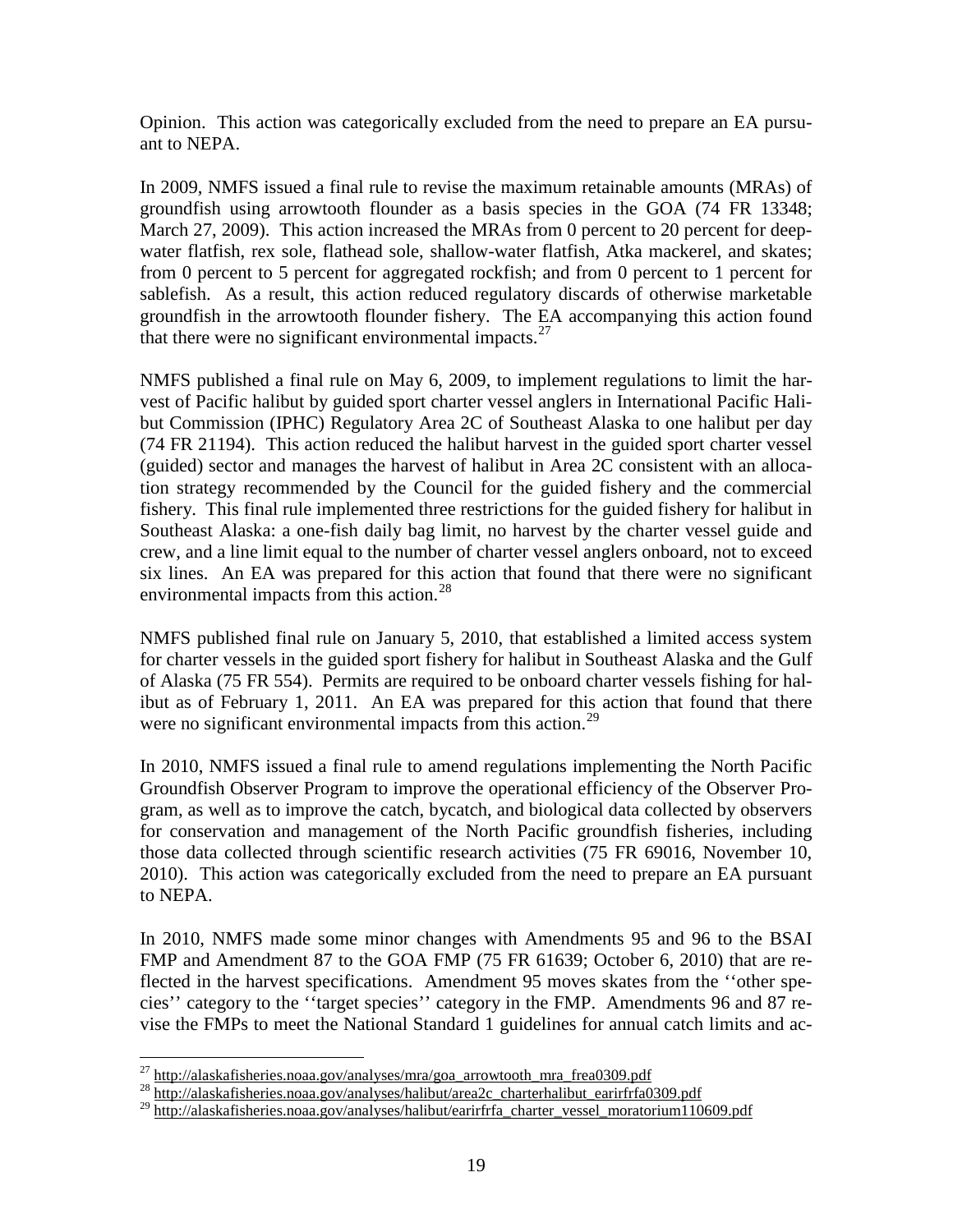countability measures. These amendments move all remaining species groups from the ''other species'' category to the ''target species'' category, remove the ''other species'' and ''non-specified species'' categories from the FMPs, establish an ''ecosystem component'' category, and describe the current practices for groundfish fisheries management in the FMPs, as required by the guidelines. The final rule removed references to the ''other species'' category for purposes of the harvest specifications and adds skate species to the reporting codes for the BSAI groundfish fisheries. An EA determined that this action would not have significant environmental impacts.<sup>30</sup>

On November 29, 2011, NMFS published a final rule to limit access of federally permitted pot and hook-and-line catcher/processor vessels to the Pacific cod ''parallel'' fishery (76 FR 73513). The parallel fishery occurs in State of Alaska waters within 3 nautical miles of shore adjacent to the BSAI and is managed by the State of Alaska concurrent with the federal pot and hook-and-line fishery. This rule limits access by federally permitted pot or hook-and-line catcher/processor vessels in the Pacific cod parallel fishery in three ways: (1) it requires an owner of a federally permitted vessel to fish under the same federal fisheries permit (FFP) or license limitation program license endorsements in the parallel fishery as required in the federal waters; (2) it provides that the owner of a vessel who surrenders an FFP will not be reissued a new FFP within the 3-year term of the permit; and (3) it requires an operator of any federally permitted vessel used in the parallel fishery to comply with the same seasonal closures that apply in the federal fishery. The EA accompanying this action found that there were no significant environmental impacts. $31$ 

These measures improve management of the fisheries but they do not alter the harvest specification process or change analysis in the Harvest Specifications EIS of impacts of the harvest strategy on the human environment. They therefore do not constitute "significant new circumstances" necessitating a supplemental EIS pursuant to 40 CFR  $1502.9(c)(1)(ii)$ .

 $\overline{a}$ 

<span id="page-21-0"></span><sup>&</sup>lt;sup>30</sup> http://alaskafisheries.noaa.gov/sustainablefisheries/amds/95-96-87/final\_ea\_amd96-87\_0910.pdf<br><sup>31</sup> <http://alaskafisheries.noaa.gov/analyses/groundfish/parallelwatersearirfrfa2011.pdf>

<span id="page-21-1"></span>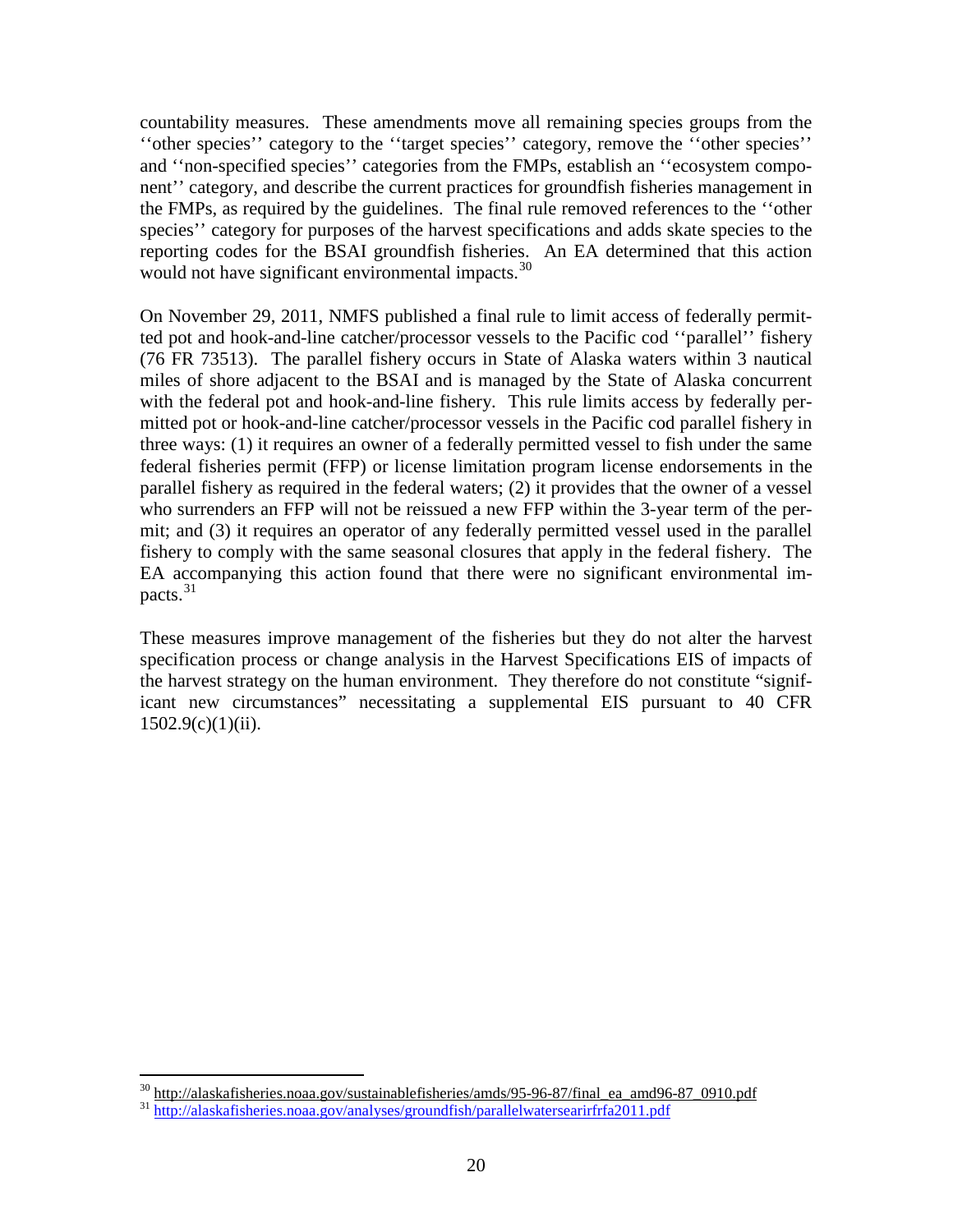# <span id="page-22-0"></span>*5.4 Actions by other federal, state, and international agencies and private actions*

As noted in the ecosystem section, in May 2008, DOI listed polar bears as a threatened species under the ESA and proposed critical habitat in October 2009. Polar bears do not interact with the BSAI and GOA groundfish fisheries, and the fisheries are unlikely to affect proposed designated critical habitat. In February 2008 DOI received a petition to list Pacific walrus under the ESA and in September 2009, it published a 90-day finding that the petition presented substantial information indicating that listing this species may be warranted. In November 2009, the DOI final rule designating critical habitat for the northern sea otter took effect. While small areas of this critical habitat fall within federal waters, due to the shallow depth of these waters (20 m or less) and lack of targeting on sea otter prey species, the groundfish fisheries likely have no effect on sea otter critical habitat.

The IPHC analyzes the status of the halibut stocks and sets the constant exploitation yield (CEY). The CEY is adjusted for removals that occur outside the commercial directed hook-and-line harvest (incidental catch in the groundfish fisheries, wastage in halibut fisheries, recreational harvest, subsistence use) to determine the commercial directed hook-and-line quota. The 2011 assessment revised the 2010 estimate of 295 million pounds downwards to 267 million pounds.<sup>32</sup> The coastwide survey index of abundance declined by approximately 20 percent from 2010 to 2011. The 2011 stock assessment resulted in a preliminary coastwide estimate for the 2012 Fishery CEY of 33.88 million pounds, a decline of approximately 19 percent from the 2011 value of 42.02 million pounds. These preliminary catch limit recommendations, along with public and industry views on them, were considered by IPHC Commissioners and their advisors at the IPHC Annual Meeting in Anchorage, Alaska on January  $24-27$ ,  $2012$ <sup>[33](#page-22-2)</sup>

Each year, NOAA, on behalf of the IPHC, publishes annual management measures promulgated as regulations by the IPHC and approved by the Secretary of State governing the Pacific halibut fishery. On March 16, 2011, NOAA also announced modifications to the Catch Sharing Plan for Area 2A (waters off the U.S. West Coast) and implementing regulations for 2011, and announced approval of the Area 2A Catch Sharing Plan. These actions enhanced the conservation of Pacific halibut and further the goals and objectives of the Pacific Fishery Management Council and the North Pacific Council.

No other additional actions by other federal, state, and international agencies and private actions beyond those identified in the Harvest Specifications EIS have occurred since January 2007 that would change the analysis in the Harvest Specifications EIS of the impacts of the harvest strategy on the human environment.

 $\overline{a}$ 

<span id="page-22-1"></span><sup>&</sup>lt;sup>32</sup> http://www.iphc.washington.edu/publications/bluebooks/IPHC\_Bluebook\_2012.pdf<br><sup>33</sup> http://www.iphc.washington.edu/news-releases/229-nr20110920.html

<span id="page-22-2"></span>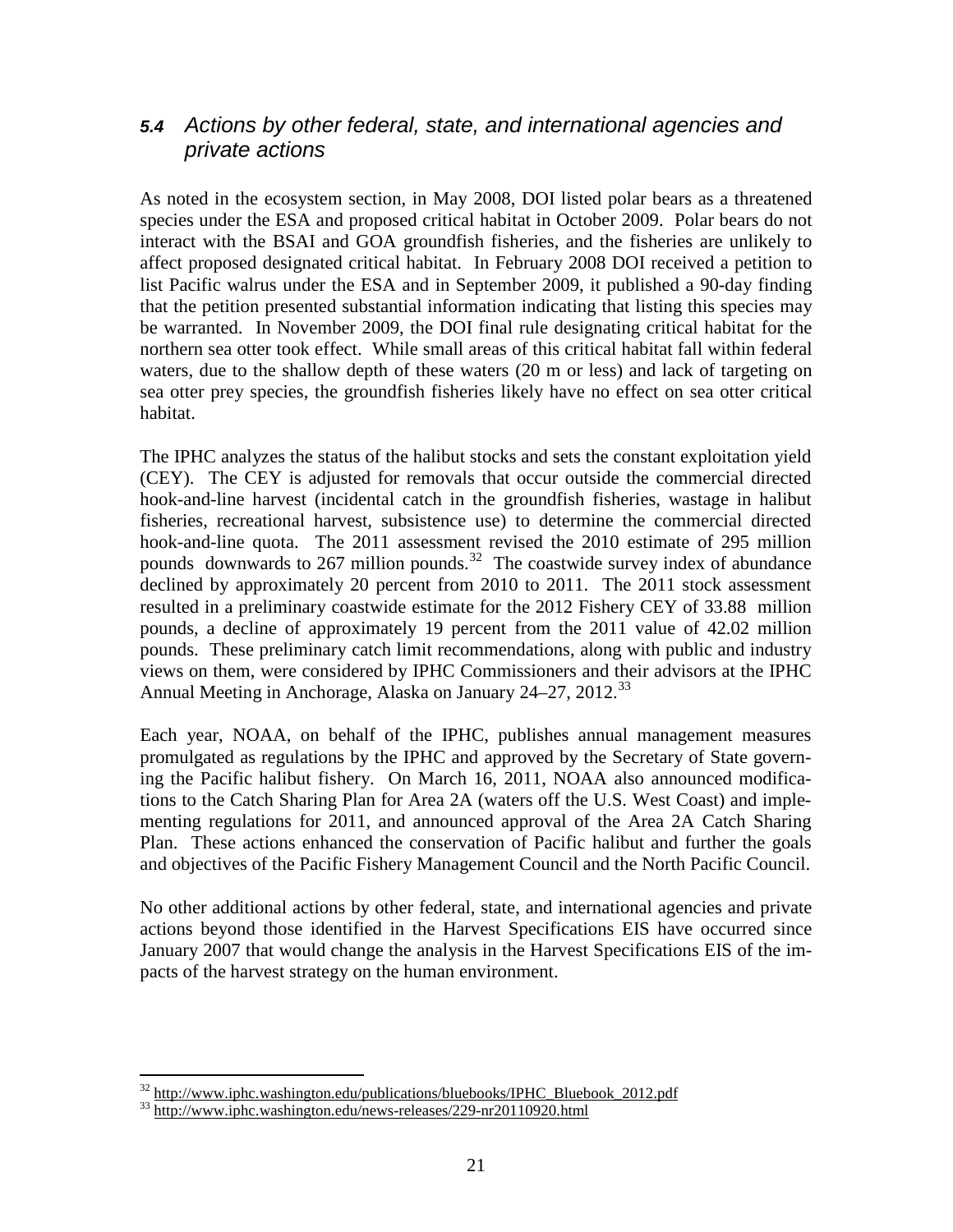#### 6 Determination

<span id="page-23-0"></span>After reviewing the information above and presented in the SAFE reports, I have determined that (1) the 2012/2013 harvest specifications, which were set according to the preferred harvest strategy, do not constitute a change in the action; and (2) the information presented does not indicate that there are significant new circumstances or information relevant to environmental concerns and bearing on the proposed action or its impacts. Additionally, the 2012/2013 harvest specifications will result in environmental impacts within the scope of those analyzed and disclosed in the EIS. Therefore, supplemental NEPA documentation is not necessary to implement the 2012/2013 harvest specifications. Further, at this time, the available information does not indicate a need to prepare supplemental NEPA documentation for the 2013/2014 harvest specifications.

Regional Administrator Date

# 7 Preparers and Persons Consulted

\_\_\_\_\_\_\_\_\_\_\_\_\_\_\_\_\_\_\_\_\_\_\_\_\_\_\_\_\_\_\_\_\_\_\_\_ \_\_\_\_\_\_\_\_\_\_\_\_\_\_\_\_\_\_

#### <span id="page-23-1"></span>*Preparers*

- Gretchen Anne Harrington, NEPA Coordinator. NMFS Alaska Region, Sustainable Fisheries Division, Juneau, Alaska.
- Obren Davis, Fisheries Management Specialist, NMFS Alaska Region, Sustainable Fisheries Division, Juneau, Alaska.
- Mary Furuness, Resource Management Specialist, NMFS Alaska Region, Sustainable Fisheries Division, Juneau, Alaska.
- Ben Muse, Ph.D., Industry Economist, NMFS Alaska Region, Sustainable Fisheries Division, Juneau, Alaska.
- Melanie Brown, Supervisory Fishery Management Specialist, NMFS Alaska Region, Sustainable Fisheries Division, Juneau, Alaska.
- Rachel Baker, Supervisory Fishery Management Specialist, NMFS Alaska Region, Sustainable Fisheries Division, Juneau, Alaska.
- Mary Grady, Fishery Management Specialist, NMFS Alaska Region, Sustainable Fisheries Division, Juneau, Alaska.
- Brandee Gerke, Fishery Management Specialist, NMFS Alaska Region, Sustainable Fisheries Division, Juneau, Alaska.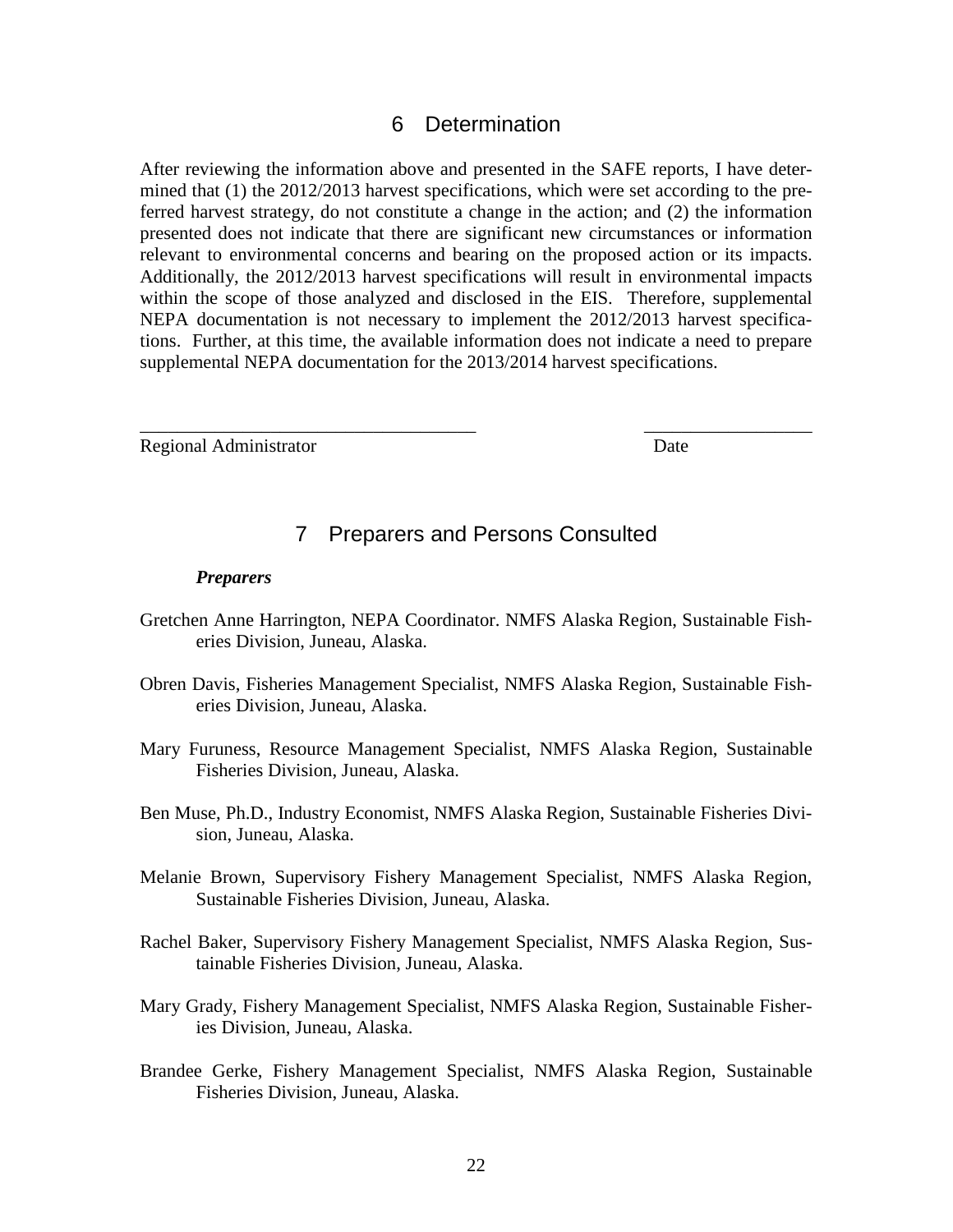Sarah Ellgen, Fishery Management Specialist, NMFS Alaska Region, Sustainable Division, Juneau, Alaska.

Kristin Mabry, Analyst, NMFS Alaska Region, Analytical Team, Juneau, Alaska.

#### *Persons consulted*

Maura Sullivan, J.D., Attorney Advisor, NOAA General Counsel, Alaska Region, Juneau, Alaska.

Demian Schane, J.D., Attorney Advisor, NOAA General Counsel, Alaska Region, Juneau, Alaska.

Glenn Merrill, Assistant Regional Administrator, NMFS Alaska Region, Sustainable Fisheries Division, Juneau, Alaska.

Joe McCabe, Paralegal Specialist, NOAA General Counsel, Alaska Region, Juneau, Alaska.

Sally Bibb, Branch Chief, NMFS Alaska Region, Sustainable Fisheries Division, Juneau, Alaska.

Steven K. Davis, Analytical Team, NMFS Alaska Region, Anchorage, Alaska.